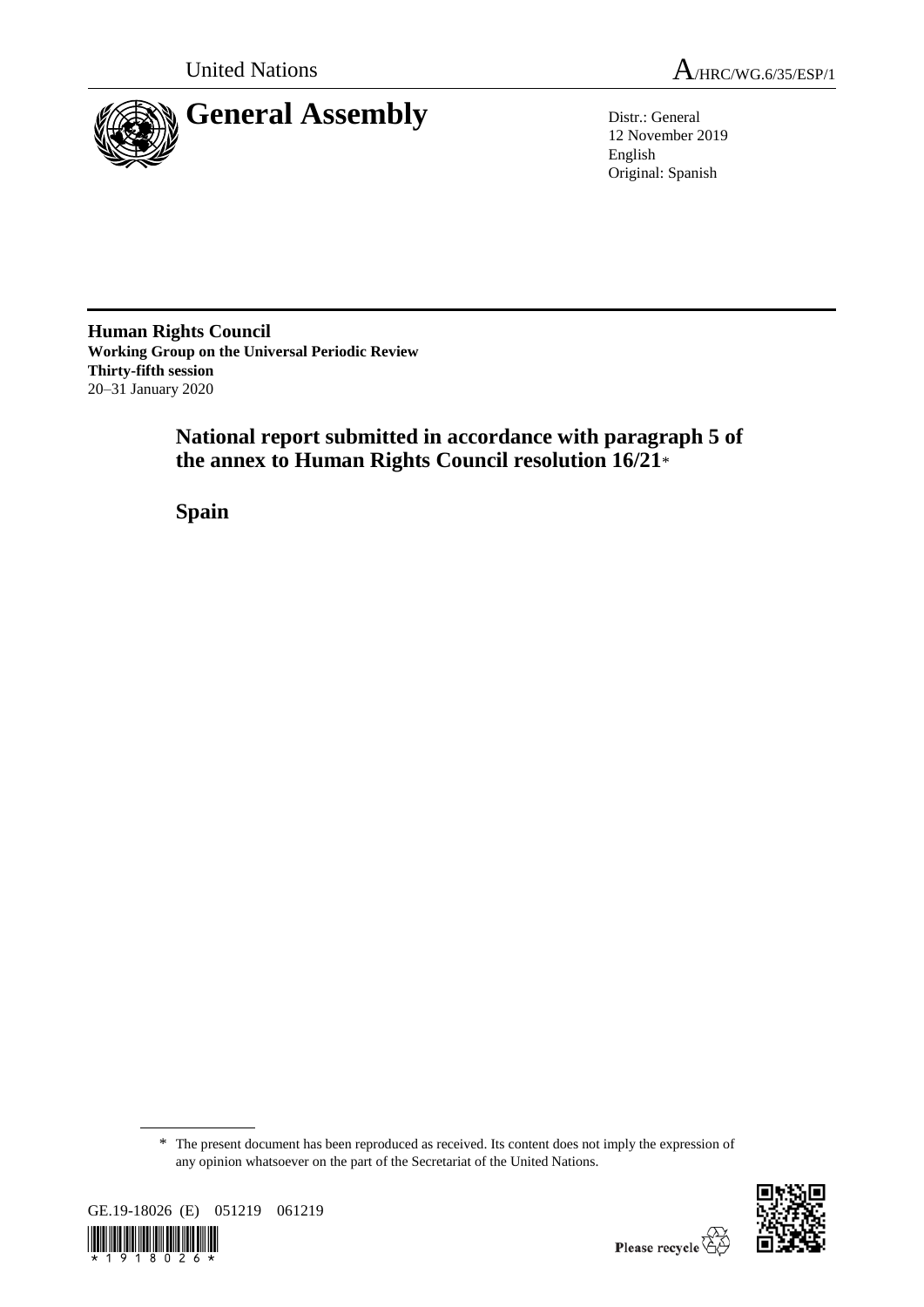# **I. Introduction and process for the preparation of the report**

Spain is of the view that the universal periodic review is a fundamental mechanism whose two key pillars are universality and dialogue. As a 2018–2020 member of the Human Rights Council, Spain has pledged to continue participating actively in the Council and to support initiatives aimed at making it more robust and effective.

2. After its most recent universal periodic review, in 2015, Spain followed up thoroughly on the 189 recommendations it received. In December 2018, it submitted a midterm report covering the implementation of the recommendations from 2015 to June 2018.<sup>1</sup>

3. This report builds on the midterm report, summarizing the steps that were taken from 2015 to June 2018 and describing in detail the main developments from that point to September 2019. In accordance with the guidance of the Office of the United Nations High Commissioner for Human Rights (OHCHR) for the preparation of reports for the third cycle of the universal periodic review,  $2a$  table including the recommendations Spain received in 2015 and the status of implementation of each recommendation is attached as annex 1. As a token of its commitment to the 2030 Agenda, Spain has brought the recommendations into line with the Sustainable Development Goals.<sup>3</sup>

4. The Human Rights Office of the Ministry of Foreign Affairs, the European Union and Cooperation was responsible for compiling the information and drafting this report. The description of the national human rights situation as presented here is the result of the contributions of the relevant ministries,  $4$  various agencies<sup>5</sup> and the Attorney General's Office,  $6$  as well as consultations with the national human rights institution  $7$  and civil society.

5. Civil society organizations had a role in the preparation of this report. From 7 June to 12 July 2019, consultations with the organizations with an interest in the universal periodic review were held. To facilitate the consultations, there was a section on the website of the Ministry of Foreign Affairs<sup>8</sup> in which civil society organizations were invited to make submissions on specific issues.<sup>9</sup> A briefing on the main themes of the report was held on 7 October 2019.

6. In accordance with Human Rights Council resolution 35/29 <sup>10</sup> and the report of OHCHR on the contribution of parliaments to the work of the Council,<sup>11</sup> and with a view to enhancing the role of parliaments in the promotion and protection of human rights at the national level, Spain was of the view that the participation of its parliament in the submission of this report was important. The document entitled El Congreso de los Diputados y la protección de los derechos humanos (diciembre 2018–junio 2019) (The Congress of Deputies and the protection of human rights (December 2018–June 2019)) is attached as annex 2 and is intended to supplement the document attached to the midterm report.

# **II. Implementation of recommendations from the previous cycle**

7. From December 2015 to October 2016 and from April 2019 to the date of submission of this report, Spain had caretaker Governments, a situation that meant that there was no follow-up to some legislative proposals. On 24 September 2019, the legislative chambers were dissolved and the thirteenth legislative term came to an end. New elections were called for 10 November 2019.

8. Spain, taking the aforementioned midterm report as its starting point, wishes to make the following observations<sup>12</sup> on the recommendations that were made in the second cycle of the universal periodic review.13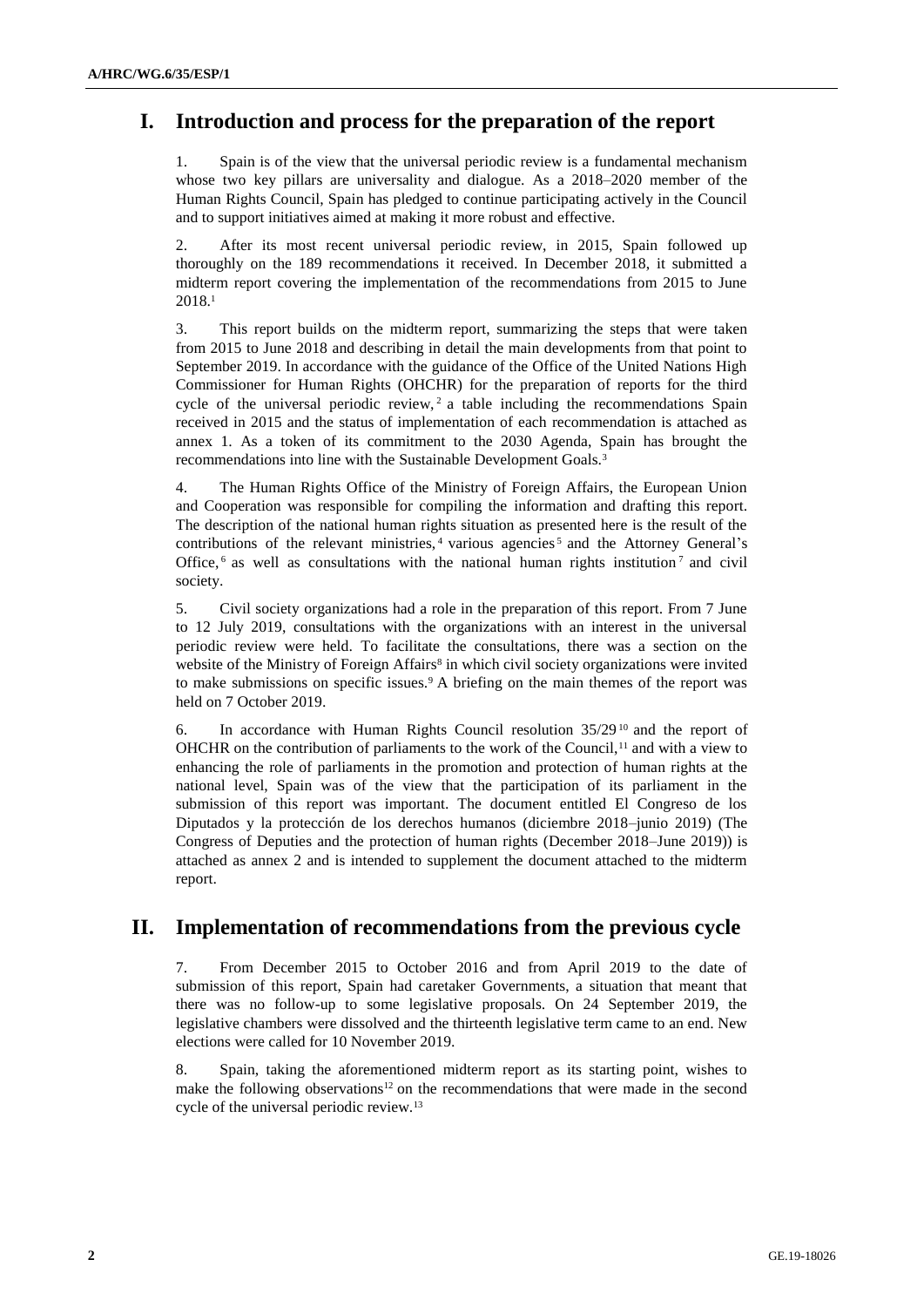# **A. International instruments and the National Human Rights Plan**

### **International instruments**<sup>14</sup>

9. The Convention on the Reduction of Statelessness (1961) entered into force in Spain on 24 December 2018. Spain decided to accede to the Convention as an expression of its support for the efforts made by the United Nations to combat the problem of statelessness.

### **Cooperation with international mechanisms and institutions**<sup>15</sup>

10. Spain is current on its obligations to submit periodic reports to the various treaty bodies. Since 2015,<sup>16</sup> it has submitted periodic reports to the Committee on the Rights of the Child, the Committee on Economic, Social and Cultural Rights, the Committee on the Rights of Persons with Disabilities and the Committee against Torture.<sup>17</sup> It is currently preparing reports for the Committee on Enforced Disappearances, the Committee on the Elimination of Racial Discrimination and the Committee on the Elimination of Discrimination against Women.<sup>18</sup>

11. In May 2019, on the twenty-fifth anniversary of the Declaration, Spain submitted its report on its implementation of the Beijing Declaration and Platform for Action.

12. Spain has extended a standing invitation to all special procedure mechanisms established by the Human Rights Council. Since 2015, it has been visited by the Working Group of Experts on People of African Descent (2018) and the Special Rapporteur on minority issues (2019). In January and February 2020, it will receive a visit from the Special Rapporteur on extreme poverty and human rights. Spain also responds promptly to the communications sent by the special procedure mechanisms and follows up on the recommendations that are made after their visits.

13. The Subcommittee on Prevention of Torture and Other Cruel, Inhuman or Degrading Treatment or Punishment made its first visit to Spain in October 2017.

14. Under Royal Decree No. 1044/2018, <sup>19</sup> and with a view to facilitating the organization of and follow-up to the recommendations made by the treaty bodies whose competence to consider individual communications has been accepted by Spain, the Ministry of Justice was given the power to propose regulatory measures or administrative practices to deal with the problems highlighted in the decisions transmitted to Spain.

Spain provides OHCHR with political and financial support. From 2015 to 2018, Spain contributed  $\epsilon$ 4,004,004.<sup>20</sup> A voluntary contribution of  $\epsilon$ 1 million was approved in July 2019.

16. The country's ministries and other institutions have channels for the participation of civil society. Consultations are held to provide information on and collect submissions for the reports that are submitted to treaty bodies and other mechanisms and for the development of national plans.

#### **National Human Rights Plan**<sup>21</sup>

17. Spain is developing its second National Human Rights Plan, although work is currently on hold as a result of election proceedings. In December 2018, the Council of Ministers adopted a preliminary report on the development of the Plan. There was later an initial phase during which recommendations were submitted and civil society was consulted. The Plan is expected to include a national coordinating and monitoring body and human rights indicators.<sup>22</sup>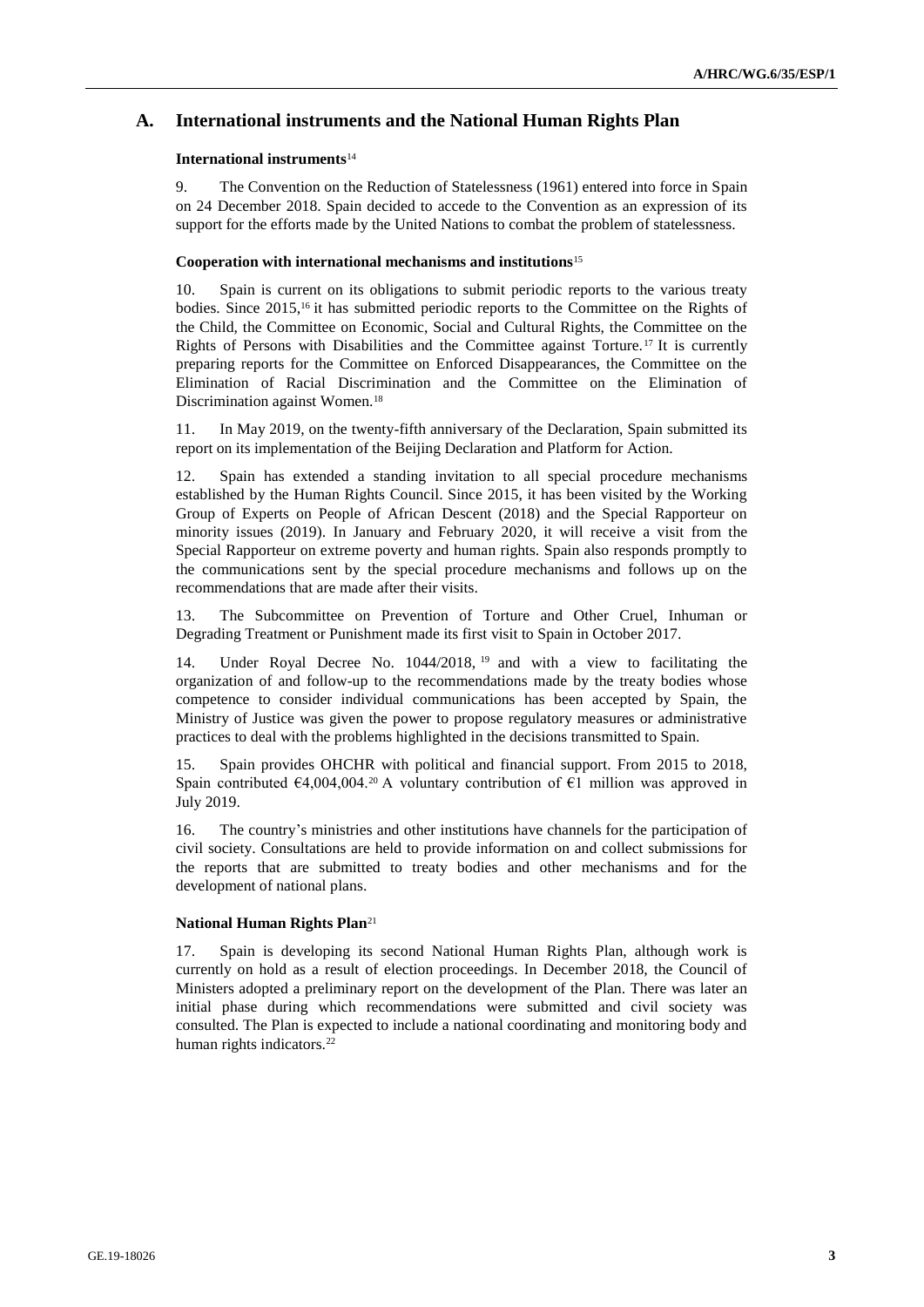# **B. Rights of specific persons or groups**

# **Non-discrimination on the basis of gender**<sup>23</sup>

### *Legal framework*

18. The Government of Spain is firmly committed to promoting gender equality and eliminating all forms of violence against women and girls The legal framework as it pertains to gender-based violence includes Organic Act No. 1/2015,<sup>24</sup> under which forced marriage, harassment, unauthorized disclosure of recordings or private images obtained with the consent of the victim but disclosed without the victim's knowledge and the disabling of electronic devices used to enforce sentences were made specific offences.

19. Beginning with the entry into force of Organic Act No. 8/2015, the minor children of female victims of gender-based violence were considered direct victims of such violence.<sup>25</sup> Royal Decree-Law No. 9/2018,<sup>26</sup> for its part, strengthened access to effective judicial protection for victims and made it possible to certify a person's status as a victim of gender-based violence in other ways.

20. Under Organic Act No. 4/2018, <sup>27</sup> it became compulsory to determine whether proposed appointments to positions of higher rank in the judiciary were compatible with the Equality Act.<sup>28</sup> In accordance with Organic Act No.  $5/2018$ ,<sup>29</sup> relevant training in this field was promoted in both civil service examinations and in-service learning for judicial officials.<sup>30</sup> Providing training on gender perspectives to prosecutors is one of the central components of the Prosecution Service's 2019 In-Service Learning Plan.

21. The adoption of Royal Decree-Law No. 6/2019,<sup>31</sup> which reinforced the right of working people to equal pay, was a noteworthy step towards full equality of treatment and opportunity for men and women in work and employment. Under the Decree-Law, measures to promote reconciliation of family life and work were also taken. Paternity leave (which was renamed childbirth and childcare leave), for example, will be lengthened to ensure that in 2021 it will be as long as maternity leave is now.

22. Under Royal Decree-Law No. 18/2017,<sup>32</sup> the obligation to disclose non-financial information, including information related to gender matters, was imposed on some companies. A law to ensure that companies do not have a disproportionately large number of either men or women has been announced.

23. Royal Decree No. 259/2019 <sup>33</sup> has led to progress in interministerial coordination and required an equality unit of every government agency.

24. A gender equality perspective, involving co-education and learning about real equality between men and women, the prevention of gender-based violence and respect for sexual diversity, informs the bill on an organic act on education.<sup>34</sup>

25. The draft amendment to the Royal Decree regulating the portfolio of common services of the National Health System has been submitted for prior consultation with a view to enabling lesbian and single women to regain access to assisted reproduction in the public health system.

26. The General Commission on Codification submitted a report analysing the definitions of the offences of sexual assault and molestation to determine whether those definitions are useful and technically correct; a linked document on the elimination of sexual molestation as a defined offence punishable by a fine accompanied the report.

#### *Tools and practices*

27. Eighty-seven per cent of the measures planned as part of the National Strategy for the Elimination of Violence against Women 2013–2016, one of the tools used to combat gender-based violence, were carried out.<sup>35</sup>

28. The year 2017 was a turning point for Spain in respect of violence against women, as it was the year of the adoption of the first National Covenant on Combating Genderbased Violence 2018–2022. <sup>36</sup> The Covenant covers legislative reforms, training, the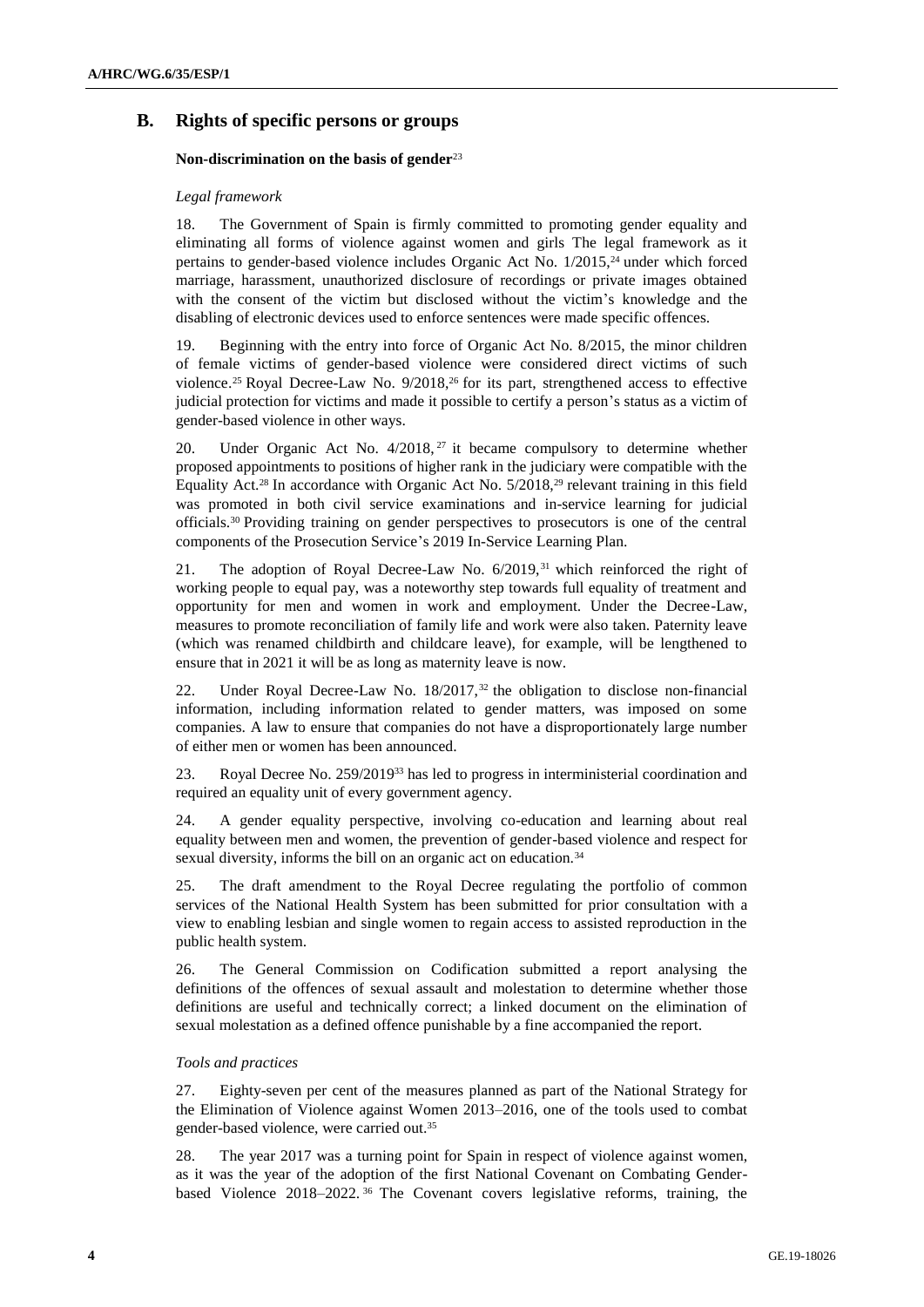promotion of the work of the comprehensive forensic assessment units, the recognition of the right to free legal aid and the empowerment of the agencies providing assistance to victims.<sup>37</sup>

29. Instruction No. 4/2019<sup>38</sup> established a new protocol for assessment by the police of the risk of gender-based violence, victim safety and case follow-up through the VioGén System.<sup>39</sup> Instruction No.  $7/2019^{40}$  established the procedure to be followed by the police in informing foreign women who are victims of gender-based violence of their right to apply for temporary residence and work permits.

30. Records of the number of women killed as a result of gender-based violence have been kept since 2003, and since January 2019 data have been collected on women killed as a result of other forms of violence. A study on the time it takes women victims of genderbased violence to report their situation has been published.<sup>41</sup>

31. The Strategic Plan on Equal Opportunities 2014–2016, a gender equality tool, was evaluated and submitted to the Council on Women's Participation for review. Work on the next version of the Plan is currently under way.

32. One of the main components of the second Women and Peace and Security Plan 2017–2023 is to ensure the participation of women in decision-making processes in all phases of a given conflict. At the seventy-fourth session of the United Nations General Assembly, Spain, together with Finland, submitted the declaration entitled Commitment 2025 on Women's Inclusion in Peace Processes.

33. Narrowing the wage gap is a priority for the Spanish Government. The Master Plan for Decent Work 2018–2020 contains a series of measures to identify and combat this form of discrimination. <sup>42</sup> A report on women in the labour market, women pensioners and migrant women in the twenty-first century was presented in March 2019.<sup>43</sup>

34. With regard to the public sector, a report on follow-up to the second Plan for Equality between Women and Men has been produced. Since 2015, there has been a protocol for the mobility of female public employees who are victims of gender-based violence and, since 2018, an agreement to facilitate their moves from one administrative agency to another.<sup>44</sup>

35. Spain has developed the Plan for Gender Equality in the Fishing and Aquaculture Sector 2015–2020. Women's involvement in associations and women's leadership have been given a boost with the emergence of the National Association of Fishing Women and the award of subsidies.

36. With a view to making progress towards budgets informed by a gender perspective, each year's national budget is accompanied by a gender impact report.

37. The Observatory on Women, Science and Innovation has begun operations in order to help ensure that real equality in the participation of women and men in all areas and levels of science, technology and innovation is achieved. The report Científicas en Cifras  $2017$  (Female scientists in figures  $2017)^{45}$  and a report on women in technology were presented in 2019.<sup>46</sup>

38. The Institute for Women and Equal Opportunities takes measures to promote equality of opportunity in the private sector by providing advice on drafting equality plans or awarding "Equality in Business" certificates. It also provides training and advice to women who are in senior management or are prospective senior managers.

39. The National Institute of Statistics conducts time-use surveys to shed light on the amount of unpaid work done in the home and the way family responsibilities are shared. The next survey is planned for the period 2021–2022.

40. Gender equality policies are also a strategic priority for the Spanish Agency for International Development Cooperation,<sup>47</sup> as reflected in its fifth Master Plan. The priorities in the Agency's Humanitarian Action Strategy 2019–2026 include specific measures to combat gender-based violence. The Agency finances projects for the protection of women at risk and survivors of gender-based violence, the empowerment of women and the consolidation of women's sexual and reproductive rights.<sup>48</sup>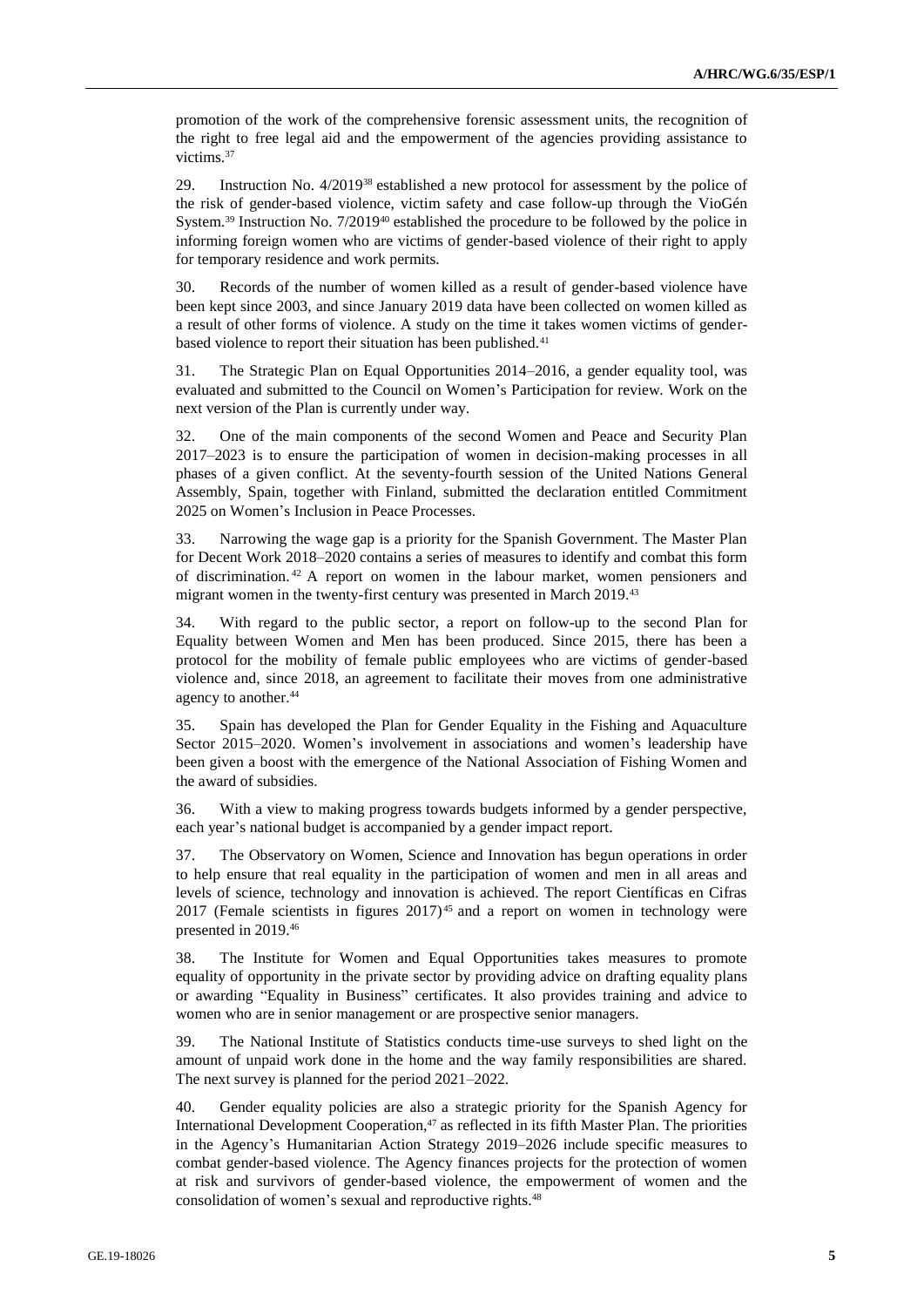### *Institutional progress*

41. After the most recent general elections, <sup>49</sup> the percentage of female deputies in Congress rose from 39.4 to 47.4 per cent, while the percentage of female senators rose from 39.9 to 40.4 per cent. A majority of the ministers (11 out of 17) of the caretaker Government are women. The Ministry of Equality,<sup>50</sup> led by the Deputy Prime Minister, is also headed by a woman. Other positions in institutions established by the Constitution, such as the President of the Congress of Deputies and the Attorney General, are held by women. The ratio of men to women in positions of seniority in government, of which 57.32 per cent are occupied by men and 42.68 per cent by women, is not disproportionately high. Women occupy 44 per cent of senior executive positions and 56 per cent of junior executive positions.

42. With regard to the State security forces, a national bureau for gender equality was made part of the national police force. In 2019, the Civil Guard published its first equality plan and a protocol for responding to sexual harassment and gender-based harassment.

43. As far as the armed forces are concerned, the visibility of the Military Observatory on Equality between Women and Men has been heightened, and it has been given additional responsibilities. The increase in the amount of training on equality policies it provides is also noteworthy.<sup>51</sup>

44. The post of Ambassador-at-Large for the Promotion of Gender Equality and Reconciliation Policies<sup>52</sup> was created and filled in August 2018, and in June 2019 a post for a coordinator of efforts to respond to violence against women abroad was created.<sup>53</sup>

### **Combating racism, racial discrimination, xenophobia and other forms of intolerance**<sup>54</sup>

### *Legal framework*

45. New developments with regard to the legal framework for combating racial discrimination, xenophobia and other forms of intolerance <sup>55</sup> include the adoption of Organic Act No. 1/2015 and Act No. 4/2015.<sup>56</sup>

46. Under Organic Act No. 4/2015,<sup>57</sup> the State security forces are to be guided in their actions by a number of principles, include the principle of equal treatment and nondiscrimination. Disciplinary proceedings are opened for any discriminatory conduct by members of the State security forces, and the persons responsible will, where appropriate, be prosecuted.

47. The Government has pledged to adopt the Comprehensive Act on Equal Treatment and Non-Discrimination. In addition, work is under way on a new amendment to the Criminal Code that, to ensure protection from discrimination on such grounds as age, physical appearance or lack of financial means and a home (thus including fear of poor people), will increase the number of circumstances that aggravate an offence.

48. Other legislative initiatives left pending in the wake of the dissolution of the Cortes are the draft bill on an amendment to Act No. 3/2007, under which the requirements for registering a change of sex would be loosened, and the draft bill on combating discrimination on grounds of sexual orientation, gender identity or expression and sexual characteristics and on the social equality of lesbian, gay, bisexual, transsexual, transgender and intersex persons.

#### *Tools and practices*

49. The monitoring and assessment report on the Comprehensive Strategy to Combat Racism, Racial Discrimination, Xenophobia and Other Forms of Intolerance was published in 2015. The Strategy involved taking measures in the sphere of education.<sup>58</sup>

50. With respect to the State security forces, the protocol for responding to hate crimes and conduct that violates anti-discrimination laws was updated in 2015, and the Plan of Action to Combat Hate Crimes was adopted in 2019. Acts of hatred motivated by fear of the poor are recorded in an annual report.<sup>59</sup>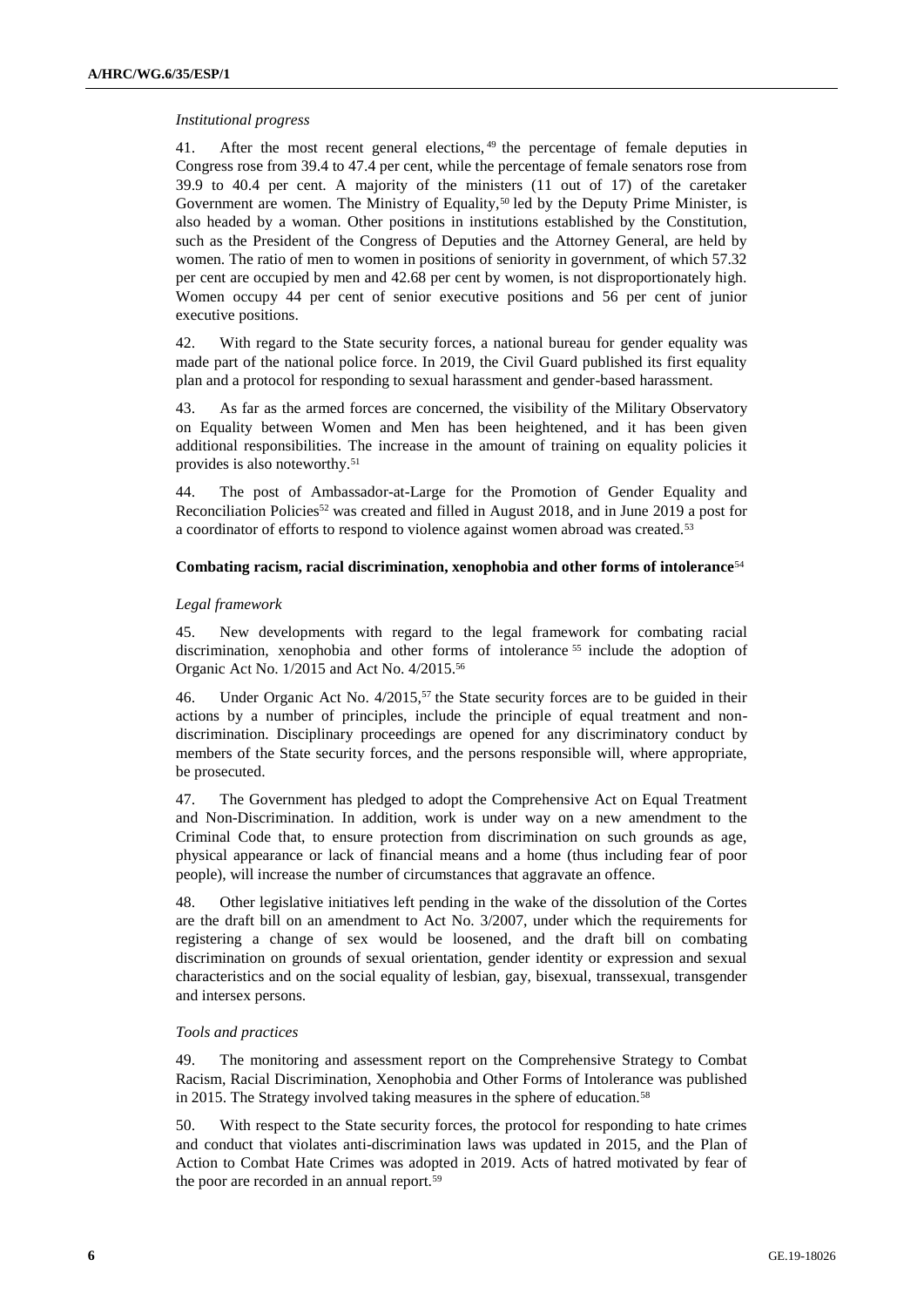51. The Spanish Centre for Monitoring Racism and Xenophobia holds courses for public employees with a view to preventing and detecting racism, xenophobia and other forms of intolerance.<sup>60</sup> The contents of the Anti-Discrimination Resource Centre website were updated in 2018.<sup>61</sup>

52. The midterm progress report on the National Strategy for the Social Inclusion of the Gypsy Population 2012–2020 was published in 2017. The Operational Plan 2018–2020, a new plan, has five lines of action.<sup>62</sup>

53. The declaration of the Day of the Gypsy People and the recognition of their symbols were approved in 2018.<sup>63</sup> The *Samuradipen*, the Romani genocide, is commemorated, with public financial support, every July. In the most recent general elections, four Gypsy candidates won seats in the Congress of Deputies and one in the Senate.

54. In 2018, to eliminate medical causes of denial of access to public employment, such as being HIV positive, instructions on updating the calls to appear for examinations for the selection of civil servants, including contractual civil servants, public health workers and military personnel, were adopted.<sup>64</sup> A social covenant on non-discrimination and equal treatment associated with HIV was also adopted.<sup>65</sup>

#### *Institutional progress*

55. The National Bureau for Combating Hate Crimes, at which the State security forces identify and keep records of hate crimes and work to raise awareness and provide greater support to victims, was established in 2017. In addition, the National Human Rights Bureau of the National Police was established in September 2019 in a bid to foster a commitment to the defence of human rights.

56. The Directorate General for Equal Treatment and Diversity was established in 2018 and made part of the Ministry of the Presidency, Relations with the Cortes and Equality. In addition, the normal functions of the Council for the Elimination of Racial or Ethnic Discrimination, which has a unit for victim support, were restored to it.

57. In the same year, the Government signed an institutional cooperation agreement to combat racism, xenophobia, negative attitudes towards lesbian, gay, bisexual, transgender and intersex persons and other forms of intolerance. <sup>66</sup> In 2019, the commission that monitors the implementation of the agreement adopted the text of the framework agreement on measures to combat online hate speech.

58. The work of the chief divisional prosecutor responsible for coordinating efforts to combat hate crimes and discrimination and the country-wide network of prosecutors responsible for those efforts are noteworthy.  $67$  Circular No. 7/2019, which contains interpretive guidelines in respect of hate crimes, was adopted in 2019.<sup>68</sup>

### **Rights of the child<sup>69</sup>**

#### *Legal framework*

59. The main legal reforms in this area include Organic Act No. 8/2015<sup>70</sup> and Act No. 15/2015, under which the minimum age for marriage was raised to 16.<sup>71</sup> Under Act No. 3/2019,<sup>72</sup> the children of victims of gender-based violence and other forms of violence against women are entitled to the benefits to which orphans are entitled, thereby improving their situation.

60. Under Act No. 26/2015,<sup>73</sup> the duty of the public authorities to take action against any form of child abuse was made the guiding principle for administrative action. In 2019, for the first time, the general budget contained a report on its impact on children, adolescents and families.

61. Work is under way on a draft bill for the comprehensive protection of children from violence, an area in which Spain will be a pioneer. The aim is to prevent violence and to protect children and adolescents from any violence that does occur. In addition, the General Commission on Codification has been made responsible for drafting a public legal code on minors that sets out their rights and duties.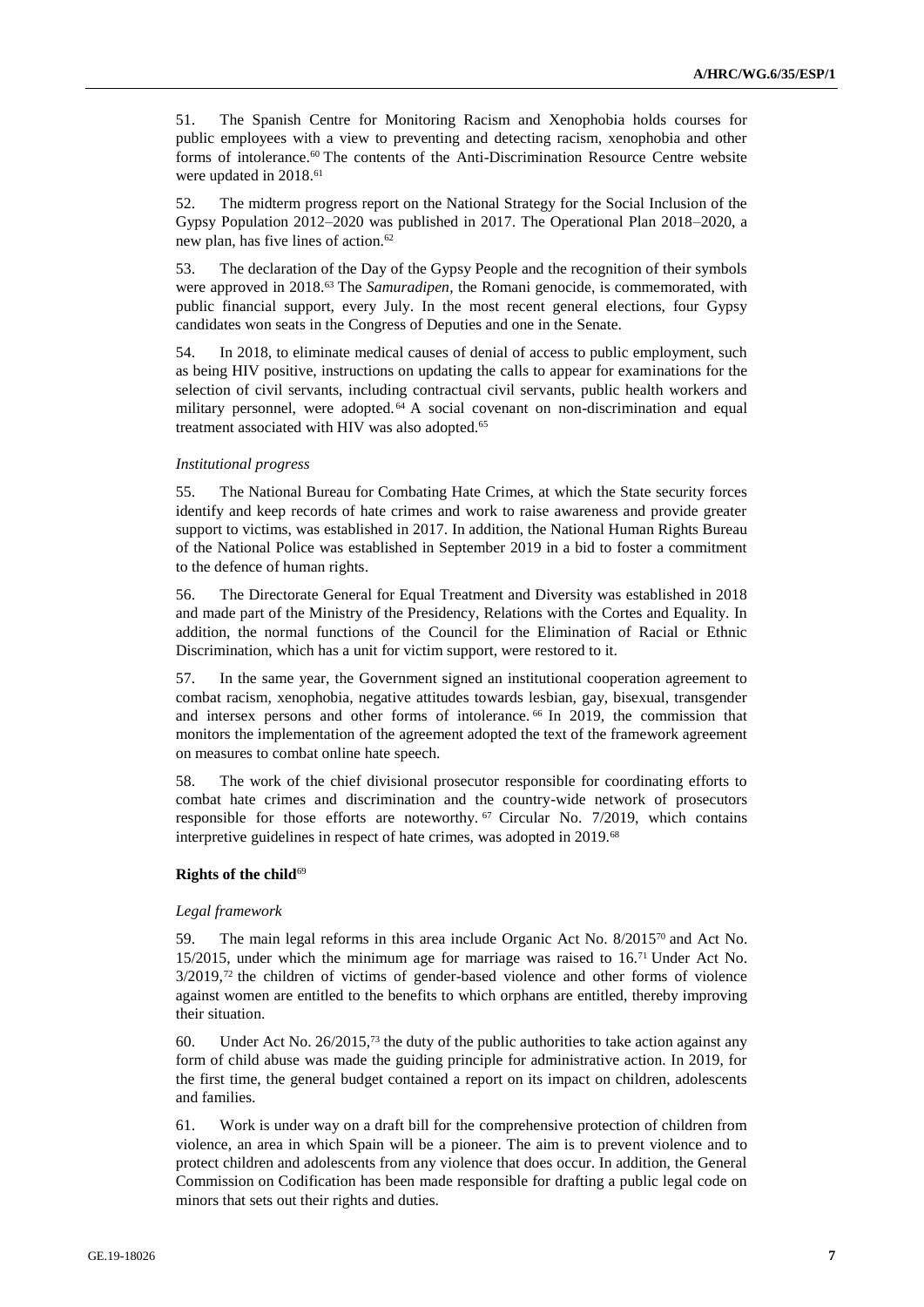#### *Tools and practices*

62. The executive report on the final assessment of the second National Strategic Plan for Children and Adolescents was published in 2017.<sup>74</sup> The third National Strategic Plan (2019–2023) is in development.

63. In 2017, an agreement was reached on the annex to the Framework Protocol for the Protection of Victims of Trafficking in Persons. It concerns the steps to be taken to detect trafficking in children and the support to be provided to the victims thereof and applies to all child victims of trafficking, regardless of the reason for which they were trafficked.

64. Internet Segura for Kids (IS4K) is an Internet safety centre for minors in Spain. A handbook on the safe and responsible use of the Internet, meant for child protective services personnel, was published in 2019.<sup>75</sup>

65. In view of the increase in the number of unaccompanied child and adolescent migrants, the inter-territorial coordinating committee for matters related to unaccompanied minors met in September 2018. The committee agreed on a review of the model of care for unaccompanied minors and an assessment and review of the 2014 framework protocol on specific actions in relation to unaccompanied foreign minors. A working group was set up to ensure that those actions were supervised and coordinated optimally in each of the country's autonomous communities. It was agreed to begin having the country's cities and autonomous communities share the burden of receiving these minors. A  $\epsilon$ 40 million subsidy for the host jurisdictions was approved; the approval took concrete form on the adoption of Royal Decree No. 1340/2018.<sup>76</sup> A comprehensive strategy for the reception, protection and inclusion of unaccompanied migrant and refugee children is currently being developed.

### **Rights of persons with disabilities**<sup>77</sup>

### *Legal framework*

66. Organic Act No. 2/2018, <sup>78</sup> guaranteeing the right to vote for all persons with disabilities, entered into force in December 2018. Other noteworthy developments were the adoption of Organic Act No.  $1/2017$ ,<sup>79</sup> which ensured that persons with disabilities could serve on juries in trials by jury, and Act No.  $4/2017$ ,<sup>80</sup> which removed the restrictions on marriage to which persons with disabilities had been subject.

67. Under Act No.  $9/2017$ ,  $81$  any company with 50 or more employees that failed to comply with the requirement for at least 2 per cent of the persons on its payroll to be workers with disabilities was prohibited from contracting with public sector entities. In addition, Act No.  $11/2018$ <sup>82</sup> states that companies must disclose, as non-financial information, the measures that they have taken to combat discrimination against persons with disabilities, promote the inclusion of such persons and encourage universal accessibility.<sup>83</sup>

68. Under Royal Decree No. 1112/2018, <sup>84</sup> the accessibility of the websites and applications for mobile devices of public sector bodies was ensured. Spain has been one of the main proponents of Directive (EU)  $2019/882$ ,<sup>85</sup> leading the initiative to ensure that accessibility requirements apply to emergency calls. The development of the second National Accessibility Plan is planned.

69. The bill on an organic act on education<sup>86</sup> includes measures to ensure that minors with disabilities will be able to exercise their rights to education, autonomy and participation. The bill provides for the development of a plan to ensure that educational centres have the resources they need to be able to attend to students with disabilities under the best conditions possible.

70. The agreement taking note of the preliminary draft amendment to article 49 of the Spanish Constitution, which contains obsolete terms and language that is discriminatory in respect of persons with disabilities, was adopted in December 2018. In addition, work is under way on the draft bill on amendments to civil and procedural legislation on disability.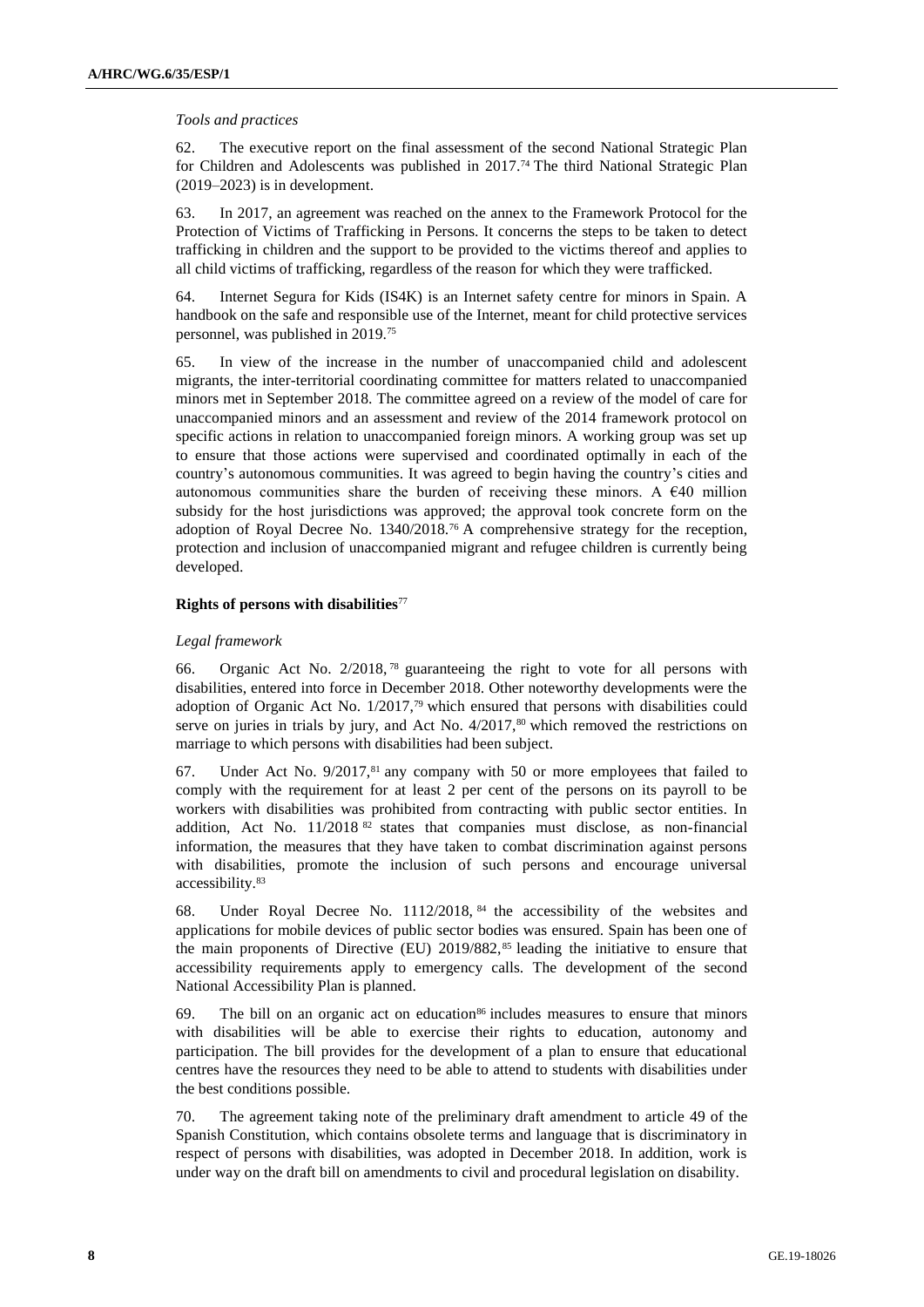#### *Tools and practices*

71. The report on the Plan of Action of the Spanish Strategy on Disability 2014–2020, which covered the first phase (2014–2016) of the implementation of the Plan, was presented and adopted by the National Council on Disability.

72. The National Strategy for the Elimination of Violence against Women 2013–2016 led to a closer focus on specialized care for women with disabilities who are victims of gender-based violence and improved accessibility. <sup>87</sup> The third pillar of the National Covenant on Combating Gender-based Violence provides for a series of measures for the protection of women with disabilities.

73. A new survey on disability, personal autonomy and situations of dependency, which will provide a larger amount of information, will be taken as part of the National Statistics Plan 2017–2020.

74. Under the Strategic Plan of the Labour and Social Security Inspectorate 2018–2020, whose focus has been redirected by the Master Plan for Decent Work 2018–2020, the effectiveness of the Inspectorate's work will be heightened by the use of information and database cross-checks in the planning of specific campaigns designed to monitor compliance with compulsory quotas.

75. Civil society organizations are actively involved in the promotion and protection of the rights of persons with disabilities.<sup>88</sup> Spain nominated a woman with a disability for election to the Committee on the Elimination of Discrimination against Women in 2016 and 2018. In 2018, when she was elected, she became the first person with a disability to become a member of a human rights treaty body other than the Committee on the Rights of Persons with Disabilities.

76. The Spanish Agency for International Development Cooperation has partnered with the Global Action on Disability Network, which is involved in the international coordination of the efforts made by donors, development agencies, the private sector and foundations that work to advance the inclusion of people with disabilities.

#### *Institutional progress*

77. In 2019, 3 May was declared the National Day of the Convention on the Rights of Persons with Disabilities.

78. A position was created for a divisional prosecutor responsible for coordinating the provision of specialized services for the protection of persons with disabilities and older persons.

79. The work of the General Council of the Judiciary's Justice and Disability Forum, the first European forum on justice and disability in which issues related to women and minors with disabilities have been discussed, is worthy of note.

80. Standing legislative committees have been formed in Congress and the Senate to work on comprehensive policies on disability. A working group has been set up to analyse the scope, under criminal law, of the consent of persons with disabilities in connection with the legal proceedings conducted with a view to ordering sterilization or termination of pregnancy.

#### **Migrants, refugees and asylum seekers**<sup>89</sup>

#### *Legal framework*

81. Spain participates in the negotiation of the Common European Asylum System, the aims of which include seeking to ensure that there are stronger safeguards for applicants for international protection. The amendment introduced by Organic Act No. 4/2015 provides for a special regime for the autonomous cities of Ceuta and Melilla.

82. Organic Act No. 5/2015<sup>90</sup> transposed Directives 2010/64/EU and 2012/13/EU into national law to ensure that persons subject to repatriation proceedings receive legal aid and have access to the services of an interpreter.<sup>91</sup>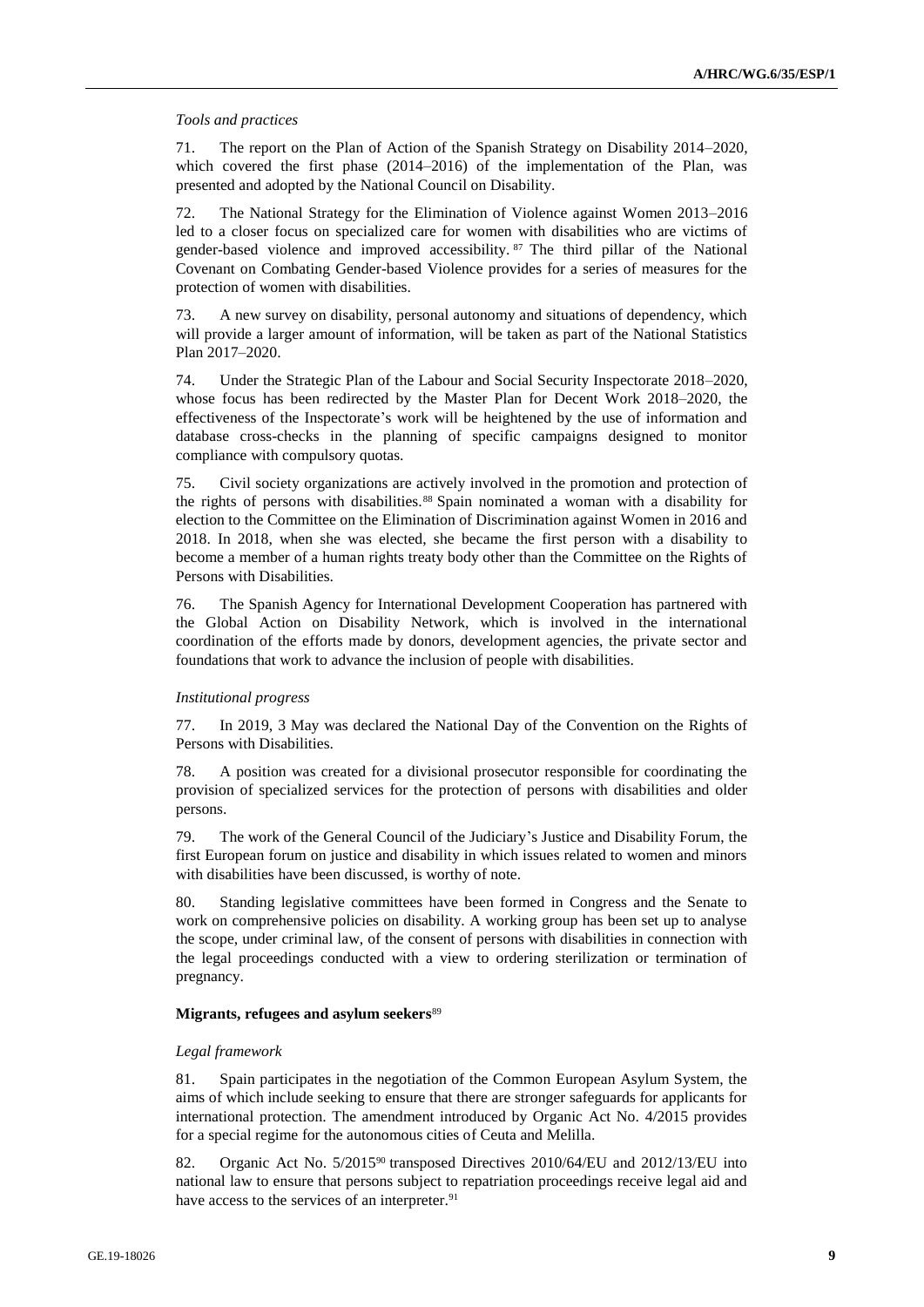83. Act No. 2/2017<sup>92</sup> guaranteed free legal aid, expressly including information on mediation and other extrajudicial means of conflict resolution. For victims of gender-based violence, terrorism and trafficking in persons, and for minors and persons with disabilities, free legal aid also includes free advice and orientation immediately prior to the submission of a report or complaint.

### *Tools and practices*

84. In 2018 and 2019, the Asylum and Refuge Office strengthened staff capacities with a view to improving the support and assistance offered to asylum seekers. The number of cases resolved every month has increased substantially, from 1,000 in July 2018 to 6,000 in June 2019.

85. Representatives of the Government, together with immigrant and refugee associations and support associations, serve as members of the Forum for the Social Integration of Immigrants, which is the main body advising the Government on the social integration of immigrants.

86. There are humanitarian assistance programmes aimed at meeting the housing and subsistence needs of immigrants at risk of social exclusion. Projects in which the focus is on the integration of immigrants in the labour market and combating discrimination are ongoing.<sup>93</sup>

87. The fifth Master Plan of the Spanish Agency for International Development Cooperation includes a component on institutional capacity-building. It takes an approach centred on human rights and personal safety and seeks to encouraging safe, orderly, regular and responsible migration.

# **C. Civil and political rights**

# **Freedom of opinion, religion and worship**<sup>94</sup>

# *Legal framework*

88. There have been legislative developments that expand the scope of religious freedom. Act No. 15/2015 made it possible for the marriages performed by religious institutions with deep roots in Spain to be valid for civil purposes. Royal Decree No. 593/2015<sup>95</sup> governs the procedure for declaring a religion deeply rooted in Spain and provides for the possibility of an agreement with the State, while Royal Decree No. 594/2015<sup>96</sup> established the rules for the maintenance of the register of religious entities.<sup>97</sup>

# *Tools and practices*

89. The Religious Freedom Advisory Commission is the Government's highest advisory body on issues related to the development and exercise of religious freedom. The public foundation Pluralismo y Convivencia, for its part, is a management tool for both religious minorities and local authorities, to which it provides advice through the Observatory on Religious Diversity.

90. Since 2017, courses on antisemitism and the Holocaust have been taught in schools. Agreements on the prevention of antisemitism have also been developed.<sup>98</sup> A workshop on synergies and good practices in addressing racism and discrimination against Muslims was held in 2019.

91. Spain has continued to disseminate the results of the International Conference on the Protection of Victims of Ethnic and Religious Violence in the Middle East and, in particular, the Madrid Priorities Document.

# *Institutional progress*

92. Spain is a member of the group of friends of the United Nations Alliance of Civilizations and in 2019, after having contributed more than  $\epsilon$ 8 million to the Alliance since its founding, it was still the world's second largest financial contributor to the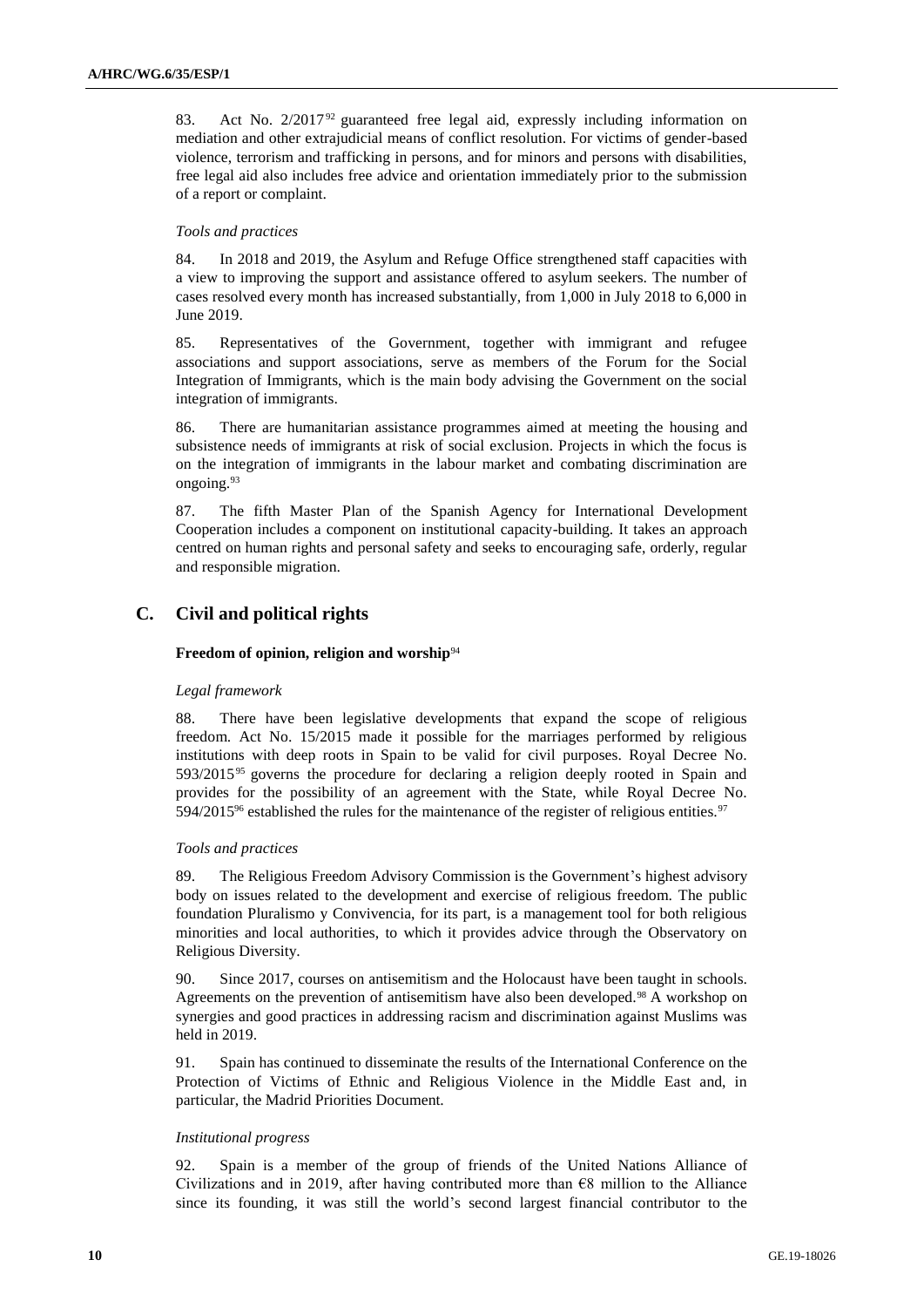Alliance. Spain has helped heighten the effectiveness and visibility of the Alliance.<sup>99</sup> The Alliance has expanded its work to include areas such as gender equality, the social inclusion of migrants and the fight against extremist ideologies, and the United Nations Secretary-General has commissioned the Alliance to develop a plan of action to protect religious sites from extremist violence.

#### **Freedom of expression, assembly and demonstration**<sup>100</sup>

#### *Legal framework*

93. Under Organic Act No. 1/2015, injurious behaviour was made a non-criminal matter, except when it occurs in the domestic sphere. Work on the regulation and proportionality of the penalties for hate speech offences is being done in preparation for legislative action.

94. Violent, aggressive and coercive actions that interfere with the rights to freedom of expression, assembly and demonstration are punishable under Act No 4/2015, which is mentioned above.<sup>101</sup>

#### *Tools and practices*

95. The aim of Instruction No. 13/2018<sup>102</sup> is to improve the performance of police and security officers in their attempts to ensure police safety. In their operations, the State security forces must, for example, abide strictly by the principle of interfering as little as possible, including in respect of people's privacy and dignity.

96. The courses of study that are required for access to and promotion in the State security forces have been changed to place greater emphasis on human rights training, awareness and sensitization. In addition, several conferences and workshops have been held to promote knowledge of human rights.

97. From 1995 to June 2019, 349 human rights defenders were afforded protection under the Protection Programme for the Temporary Stay in Spain of Human Rights Defenders at Risk, considered a good practice internationally. The scope of cooperation with a number of national temporary reception programmes has also been broadened.

98. The Spanish Agency for International Development Cooperation has a network of 19 centres for Spanish culture,<sup>103</sup> which serve as a venue for the exercise of freedom of expression and the provision of support for creativity. The network received around  $640$ million in the period from 2015 to 2018.

#### **Administration of justice**<sup>104</sup>

99. Under Organic Act No. 13/2015<sup>105</sup> and Act No. 41/2015,<sup>106</sup> provision was made for multiplying the means of investigation and detection of crime and streamlining procedures. These measures are aimed in particular at complex cases in which several persons are implicated, as is typical of many corruption cases.

100. Organic Act No.  $42/2015^{107}$  established that victims of gender-based violence, terrorism and trafficking in persons are entitled to free legal aid regardless of their economic means, as are minors and persons with intellectual disabilities or mental disorders who are victims of abuse or ill-treatment. Act No. 3/2018<sup>108</sup> states that, in efforts to ensure that the right to legal aid can be exercised, consideration must be given to the specific needs of vulnerable persons.

101. The principle of restorative justice has been incorporated into the juvenile justice system.  $109$  In accordance with Royal Decree No.  $1109/2015$ ,  $110$  the Offices for the Assistance of Crime Victims are to inform the victim that it is possible to take restorative justice measures, suggest that the court or other judicial body turn to mediation when it is of the view that doing so would be to the victim's advantage and take steps to provide support for out-of-court mediation services.

102. Reform of the Spanish system of universal jurisdiction, which would involve bringing more matters under Spanish jurisdiction for the effective prosecution of the most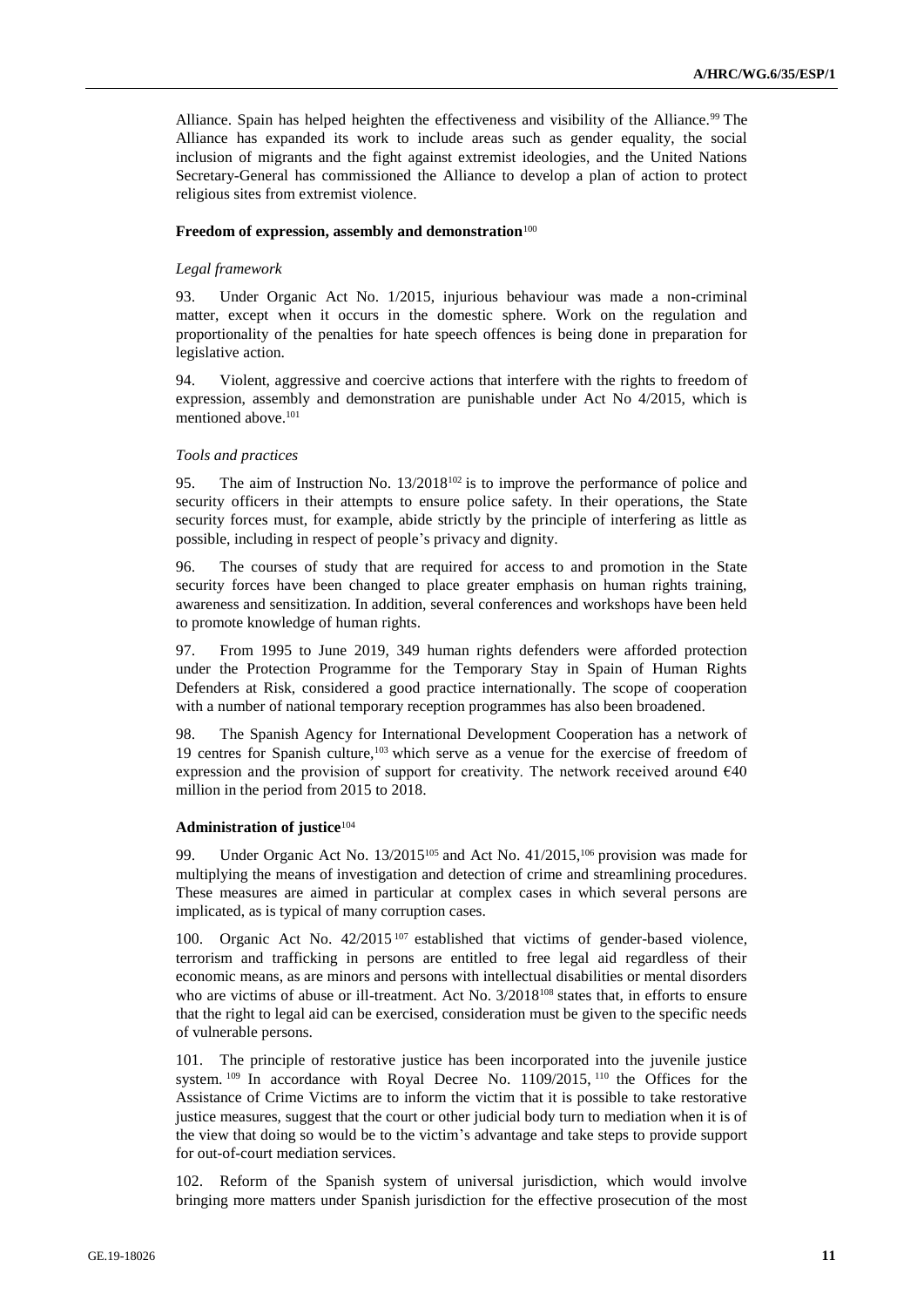serious transnational crimes, is being studied. The aim is to combat impunity for the perpetrators of crimes against humanity.

#### **Detainee rights**<sup>111</sup>

#### *Legal framework*

103. Under Organic Act No. 5/2015, detainee rights in Spain were brought into line with detainee rights under European law. The Act refers to the right of access to materials about the case, the right to be assisted by an interpreter, free of charge, and the right of a suspect or accused person to be informed of the maximum period for which he or she may be deprived of liberty before being brought before a judicial authority and of the procedure by which he or she may challenge the lawfulness of his or her detention.

104. The rules governing incommunicado detention or imprisonment were amended pursuant to Organic Act No. 13/2015, under which those rules were aligned with the requirements established in Directive 2013/48/EU. <sup>112</sup> Unlike the previous rules, under which the fundamental rights of detainees were necessarily suspended during incommunicado detention, the aforementioned amendments provided for the possibility of not suspending those rights. <sup>113</sup> The Act also introduced the right to have a third party informed upon deprivation of liberty and the right of a detainee to communicate with third parties, including consular authorities, while deprived of liberty.

### *Tools and practices*

105. The Inspectorate of Security Personnel and Services takes steps to promote the professional and ethical integrity of members of the State security forces and ensures that those forces are in compliance with national and international standards for the prevention of torture and other cruel, inhuman or degrading treatment or punishment.

106. In 2017, criteria for the conduct of operations by the Criminal Investigation Service were adopted. The criteria include the guidelines to be followed by the Service when investigating crime and detaining the perpetrators. Instructions No. 4/2018 <sup>114</sup> and No. 1/2017<sup>115</sup> establish a protocol for action in the places of deprivation of liberty of the State security forces.<sup>116</sup>

107. There is a database into which the State security forces enter all reported violations of the human rights of persons in police custody. Instruction No. 8/2019<sup>117</sup> involved the publication of a handbook on good practices with regard to complaints and suggestions, while Instruction No. 3/2018<sup>118</sup> entailed equipping all cells in which mechanical restraints are used with video surveillance cameras.

#### **Trafficking in persons**<sup>119</sup>

#### *Legal framework*

108. The set of legislative reforms that have been put in place since 2015<sup>120</sup> has complied with the requirements of Directive 11/36/EU.<sup>121</sup> Act No. 4/2015 provided for a catalogue of procedural and extra-procedural rights, including the right to free legal aid. Under Organic Act No. 1/2019,<sup>122</sup> the provisions on the crime of trafficking in human organs were filled out, thereby strengthening the prevention and prosecution system.

109. The adoption of legislative measures for the criminalization of procuring in general, as well as the use of sexual services with the knowledge that the person providing them is a victim of trafficking, is currently under study. In addition, the initial steps to ratify the Council of Europe Convention against Trafficking in Human Organs have been taken.

#### *Tools and practices*

110. The Comprehensive Plan to Combat Trafficking in Women and Girls for the Purpose of Sexual Exploitation 2015–2018 reached its end date in December 2018. The fourth assessment of the Plan was published in September 2019.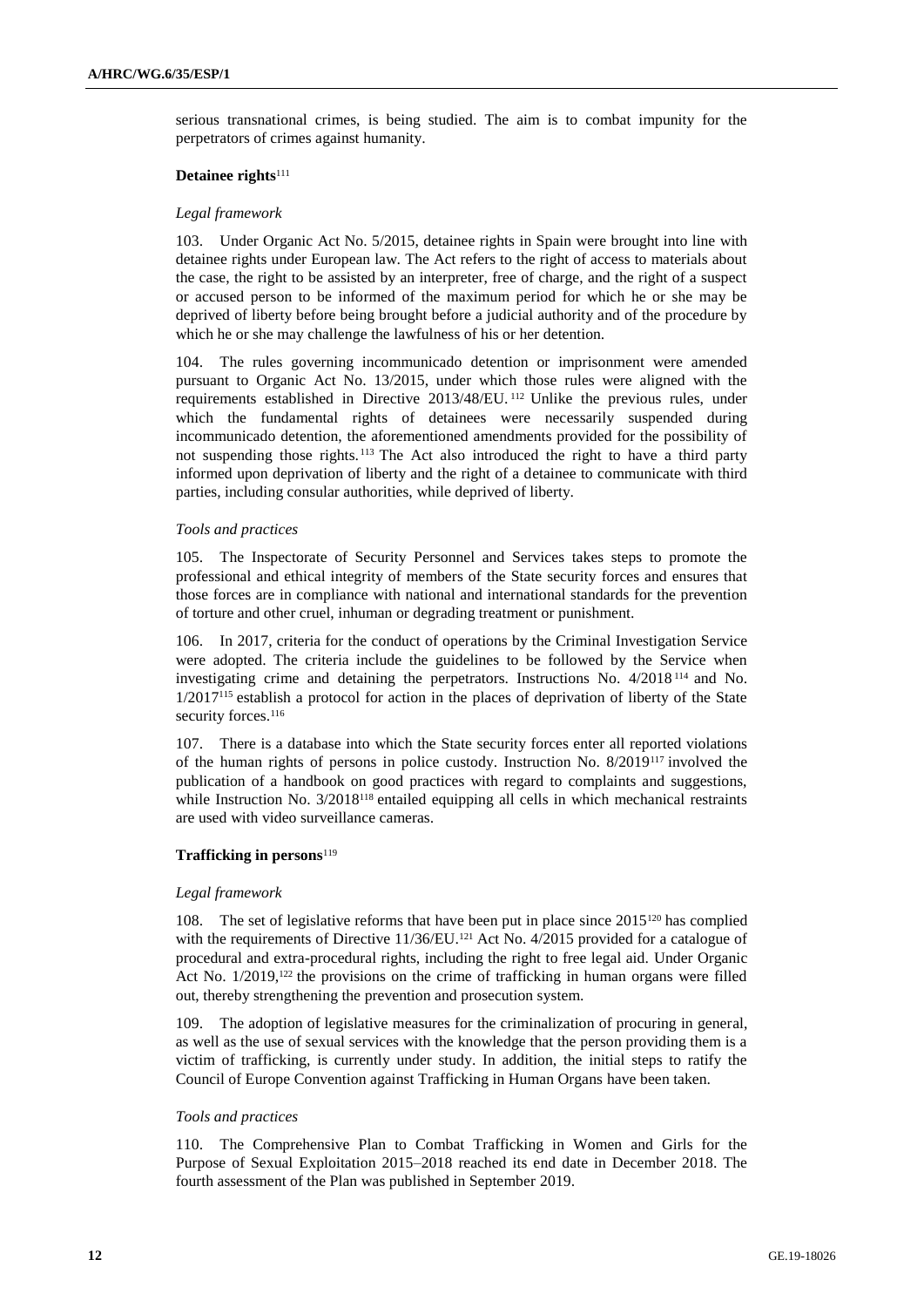111. The eighth pillar of the National Covenant on Combating Gender-based Violence provides for measures to raise awareness of and respond to other forms of violence against women, including sexual violence, trafficking in women and girls for the purpose of sexual exploitation, female genital mutilation and forced marriage. It also includes proposals for legislative amendments in the area of trafficking for a comprehensive law on combating trafficking in persons for the purpose of sexual exploitation.

112. In 2017, the Centre for Intelligence on Terrorism and Organized Crime published a report with data on trafficking in persons in Spain.<sup>123</sup> The Centre is currently coordinating efforts to develop a strategic plan to combat trafficking in persons.

113. One of the objectives of the Strategic Plan of the Labour and Social Security Inspectorate 2018–2020 is to afford greater protection to workers who are trafficked for the purpose of labour exploitation by developing new methods of work, specialization and training for inspectors and by encouraging efforts to develop a comprehensive plan to combat trafficking in persons for the purpose of labour exploitation.

114. A guide to criteria for judicial action in response to trafficking in persons<sup>124</sup> was introduced in 2018. It covers the most important aspects of the investigation and prosecution of crimes related to trafficking in persons.

### **Institutional progress**

115. A position for a social liaison officer for matters related to trafficking in persons was created in 2016. The National Rapporteur on Trafficking in Human Beings and the Centre for Intelligence on Terrorism and Organized Crime participate actively in the European Network of National Rapporteurs or Equivalent Mechanisms on Trafficking in Human Beings, producing reports and statistics on the situation in Spain and contributing to the design of the new strategy of the European Union.<sup>125</sup>

116. Spain has promoted the adoption of major resolutions on trafficking in persons, including, within the United Nations framework, Security Council resolution 2331 (2016)<sup>126</sup> and General Assembly resolution 71/322.<sup>127</sup> Active support is given to the work of the Human Rights Council Special Rapporteur on contemporary forms of slavery, including its causes and consequences, and the United Nations voluntary trust fund on contemporary forms of slavery. Cooperation with the Council of Europe Group of Experts on Action against Trafficking in Human Beings, which visited Spain in 2017, should also be mentioned.

#### **Historical memory**<sup>128</sup>

#### *Legal framework*

117. As a result of the principle that criminal law must be clear and non-retroactive, the expiration of the statute of limitations for the crimes and the Amnesty Act of 1977, it is not possible to initiate criminal proceedings for events that occurred in the 1930s and 1940s.

118. In November 2018, several parliamentary groups sponsored a bill on babies stolen in Spain. Congressional lawmakers voted unanimously to take action on the bill.

#### *Institutional progress*

119. The Directorate General for Historical Memory, which is part of the Ministry of Justice, was established with a view to providing needed impetus for the measures provided for in Act No. 52/2007<sup>129</sup> and ensuring institutional support for the fulfilment of the Act's objectives. The Directorate General is working on the development of training activities related to historical memory and measures of support for victims, a comprehensive map of burial sites, updates to the protocol for exhumation of the remains of victims of the Civil War and the dictatorship, the wording of a royal decree regulating the creation of a public national census of victims of the Civil War and the dictatorship and the design of a State historical memory plan that will cover arrangements for searching for, locating, exhuming and identifying disappeared persons.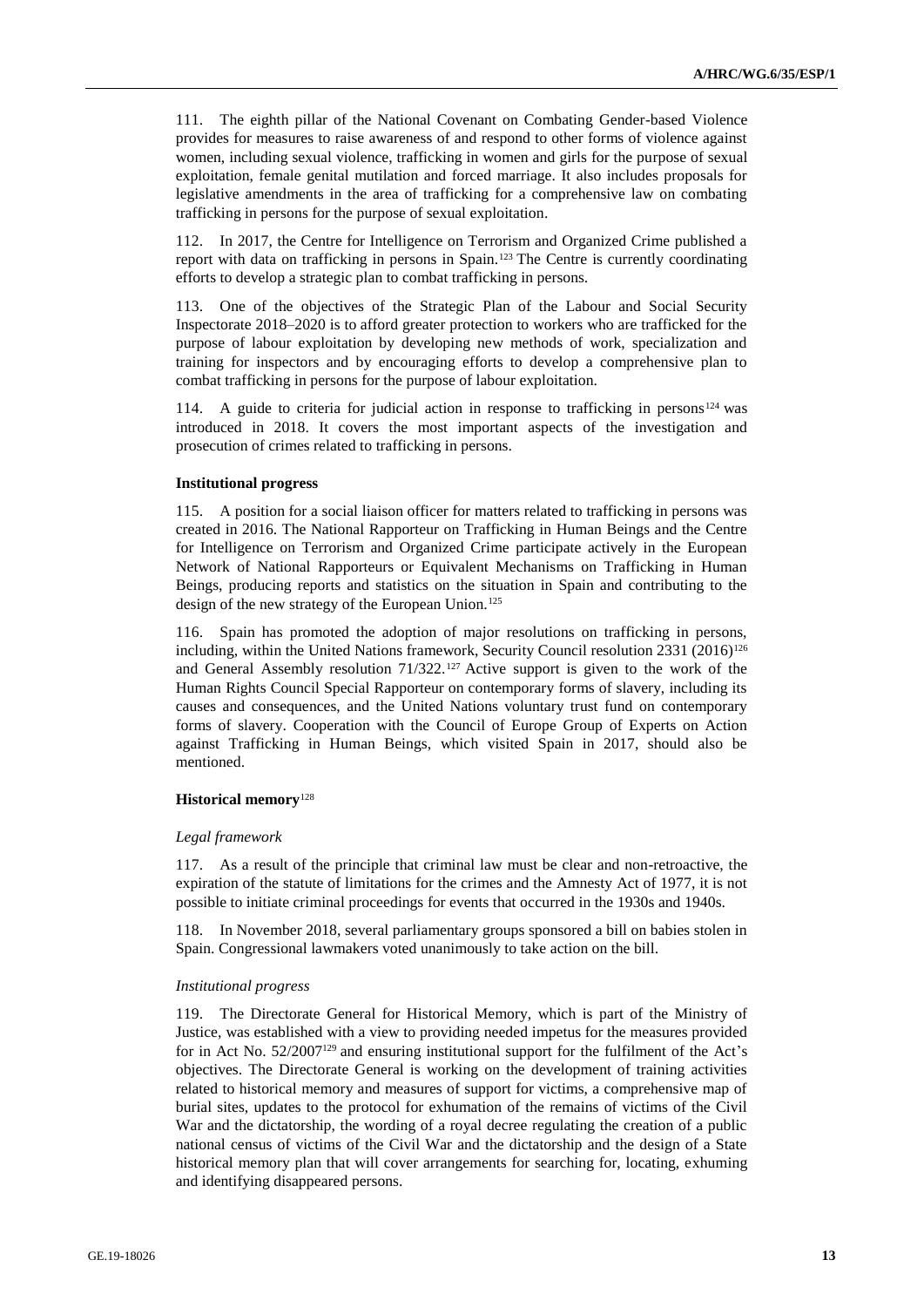# **D. Economic, social and cultural rights**

# **Education<sup>130</sup>**

# *Legal framework*

120. The aim of Act No. 4/2019<sup>131</sup> is to re-establish the situation prevailing before the adoption of Royal Decree-Law No. 14/2012,<sup>132</sup> as the circumstances that led to the approval of exceptional measures have changed, and repealing those measures will clearly improve the conditions for teaching and instruction. Public spending on education was 3.9 per cent higher in 2017 than in 2016.

121. In February 2019, the Council of Ministers adopted the bill on an organic act on education amending Organic Act No. 2/2006.<sup>133</sup> There will be a course on civic and ethical values in primary and compulsory secondary education.<sup>134</sup> The bill states that, although it may be given specific coverage in some subjects, health, including sexual and reproductive health, will be covered in all areas of all levels of education.

# *Tools and practices*

122. Spain reduced school dropout rates from 21.9 per cent in 2015 to 17.9 per cent in 2018.<sup>135</sup> In December 2018, the Government approved measures designed to support the autonomous communities within the framework of territorial cooperation programmes.<sup>136</sup>

123. According to the midterm progress report (2017) of the National Strategy for the Social Inclusion of the Gypsy Population 2012–2020, a greater percentage of members of the Gypsy community is attending secondary school, the rate of complete illiteracy has fallen and the percentage of the members of Gypsy communities to have completed postcompulsory studies has increased.

124. To combat discrimination in schools, continuing efforts are made under the Strategic Plan for School Coexistence 2016–2020 to raise awareness of human rights as the shared values of a diverse society. The hotline for reporting bullying in school is particularly noteworthy.<sup>137</sup>

125. The human rights seminars<sup>138</sup> organized annually by the Human Rights Office and the Diplomatic School of the Ministry of Foreign Affairs are also worthy of note. In addition, the State Secretariat for Foreign Affairs awards annual grants for activities related to raising awareness of, promoting and protecting human rights.

126. Spain, working through the Spanish Agency for International Development Cooperation, supports education for development projects. The aim is to strengthen global citizenship, and there is a clear focus on disseminating human rights.<sup>139</sup>

# **Employment**<sup>140</sup>

# *Legal framework*

127. The principle of equality and non-discrimination in labour relations is enshrined in articles 4 and 17 of Royal Legislative Decree No. 2/2015.<sup>141</sup> In accordance with Act No.  $23/2015$ ,<sup>142</sup> the Labour and Social Security Inspectorate is responsible for monitoring and enforcing compliance with the rules, including the measures taken to ensure that the principle of non-discrimination is respected. The Inspectorate has the power to impose penalties in the event of non-compliance.

The recovery in the job market since 2015 has been reflected in the percentage of the population at risk of poverty or social exclusion, <sup>143</sup> which has fallen by 2.6 points. Royal Decree-Law No. 6/2016,<sup>144</sup> which provides for urgent measures to boost the National Youth Guarantee System, was adopted to enhance access to employment, especially for young people. In addition, the Spanish Activation for Employment Strategy 2017–2020 was adopted pursuant to Royal Decree No. 1032/2017.145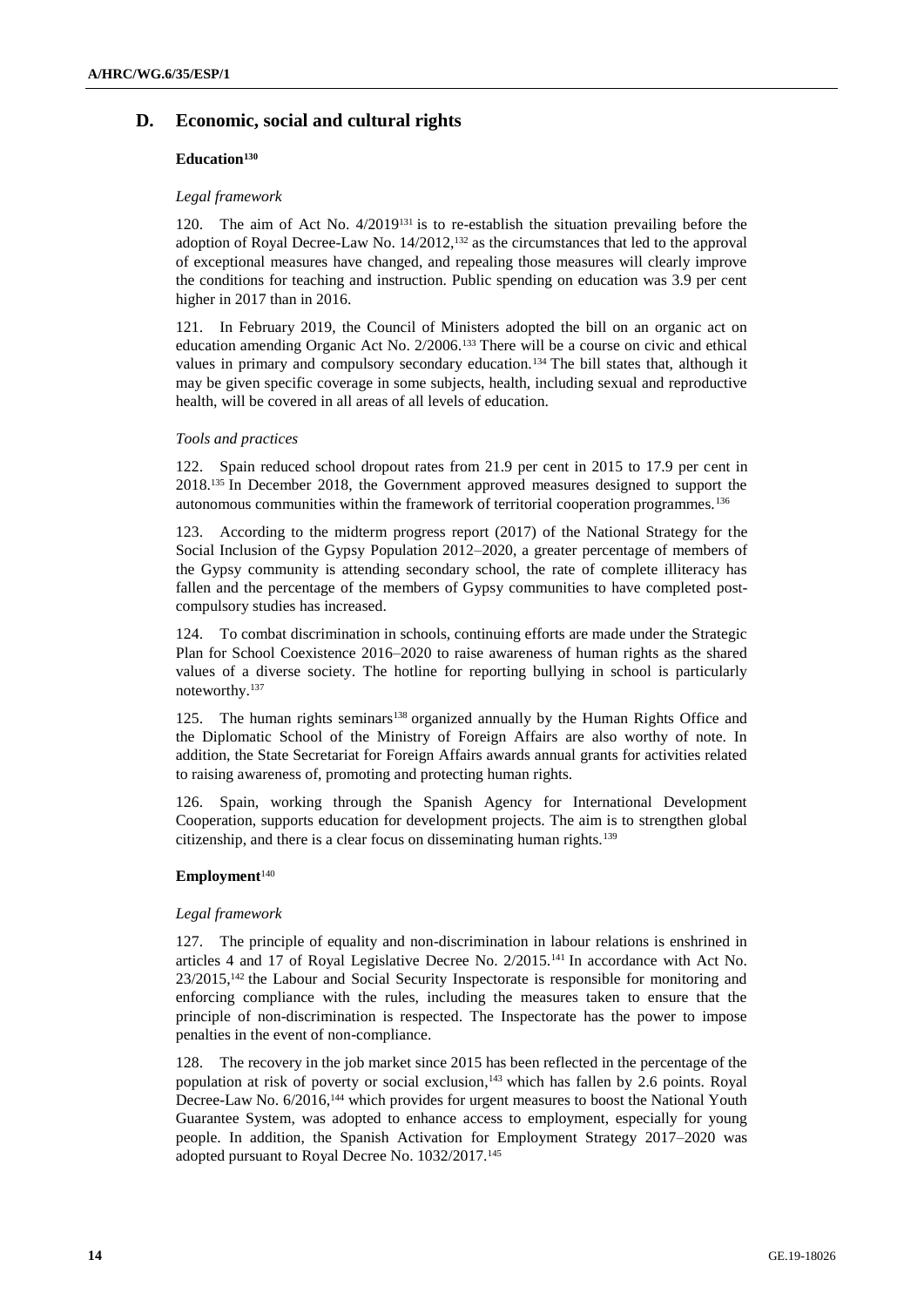#### *Tools and practices*

129. The Joint Action Programme to Improve Support for the Long-Term Unemployed was in place from 2016 to 2018 to prevent and reduce long-term unemployment.<sup>146</sup> The Programme was replaced in April 2019 by the 2019–2021 "Back to Work" plan.

130. The Emergency Youth Employment Plan 2019–2021, which aims to reduce the youth unemployment rate to 23.5 per cent and increase the number of hires of young people on indefinite-term contracts by 15 per cent a year, was adopted in December 2018.

131. The Master Plan for Decent Work states that it is essential for immigrants to enter and be integrated into the labour market on a strictly equal footing with Spanish workers. The need for measures to protect the labour rights of immigrants residing in Spain and to encourage them to learn more about their social rights and the means of exercising them is recognized in the Plan. In addition, the Plan provides for the creation of a Labour and Social Security Inspectorate complaint box for the reception of allegations of all abusive labour practices.

#### **Business and human rights**<sup>147</sup>

132. In July 2017, the Council of Ministers approved the National Action Plan on Business and Human Rights, in which the commitment of Spain to follow the Guiding Principles on Business and Human Rights is set forth. A monitoring commission, composed of representatives of various ministerial departments, has been set up as part of the threeyear Action Plan.

133. Spain, within the framework of the European Union, participated constructively in the 2016, 2017 and 2018 meetings of the open-ended intergovernmental working group created by the Human Rights Council to elaborate a legally binding instrument on business and human rights. In October 2018, in addition to aligning itself with the statement made by the European Union, Spain, in its national capacity, made a statement during the panel discussion on the voices of victims, highlighting the fundamental role played by human rights defenders, independent media and national human rights institutions in ensuring that the voices of the victims of human rights violations can be heard and referring to some of the aspects of the National Action Plan on Business and Human Rights relating to the role played by human rights defenders in respect of the means of redress to which victims have access.

#### **Fighting poverty**<sup>148</sup>

#### *Legal framework*

134. Spain is of the view that the increase in the minimum wage is a decisive factor in ensuring that job creation and economic recovery lead to incremental reductions in poverty and inequality. Under Royal Decree No. 1462/2018,<sup>149</sup> the minimum wage for 2019 was raised to  $\epsilon$ 30 a day or  $\epsilon$ 900 a month, 22.3 per cent higher than in 2018.

135. Under Royal Decree-Law No. 8/2019,<sup>150</sup> allowances for dependent children have been increased. In accordance with the Decree-Law, twice as many resources are allocated to households with children living in severe poverty, and the allowance for households living in moderate poverty has been increased by 17 per cent.

#### *Tools and practices*

136. The National Strategy to Prevent and Combat Poverty and Social Exclusion 2019– 2023 places special emphasis on preventing situations of vulnerability by investing in people and improving the education and training they receive.

137. The National Strategy to Combat Energy Poverty 2019–2024 was adopted in April 2019. As part of the Strategy, energy poverty was defined for the first time, and energy poverty indicators were developed. The objective is to lower energy poverty by half by 2025.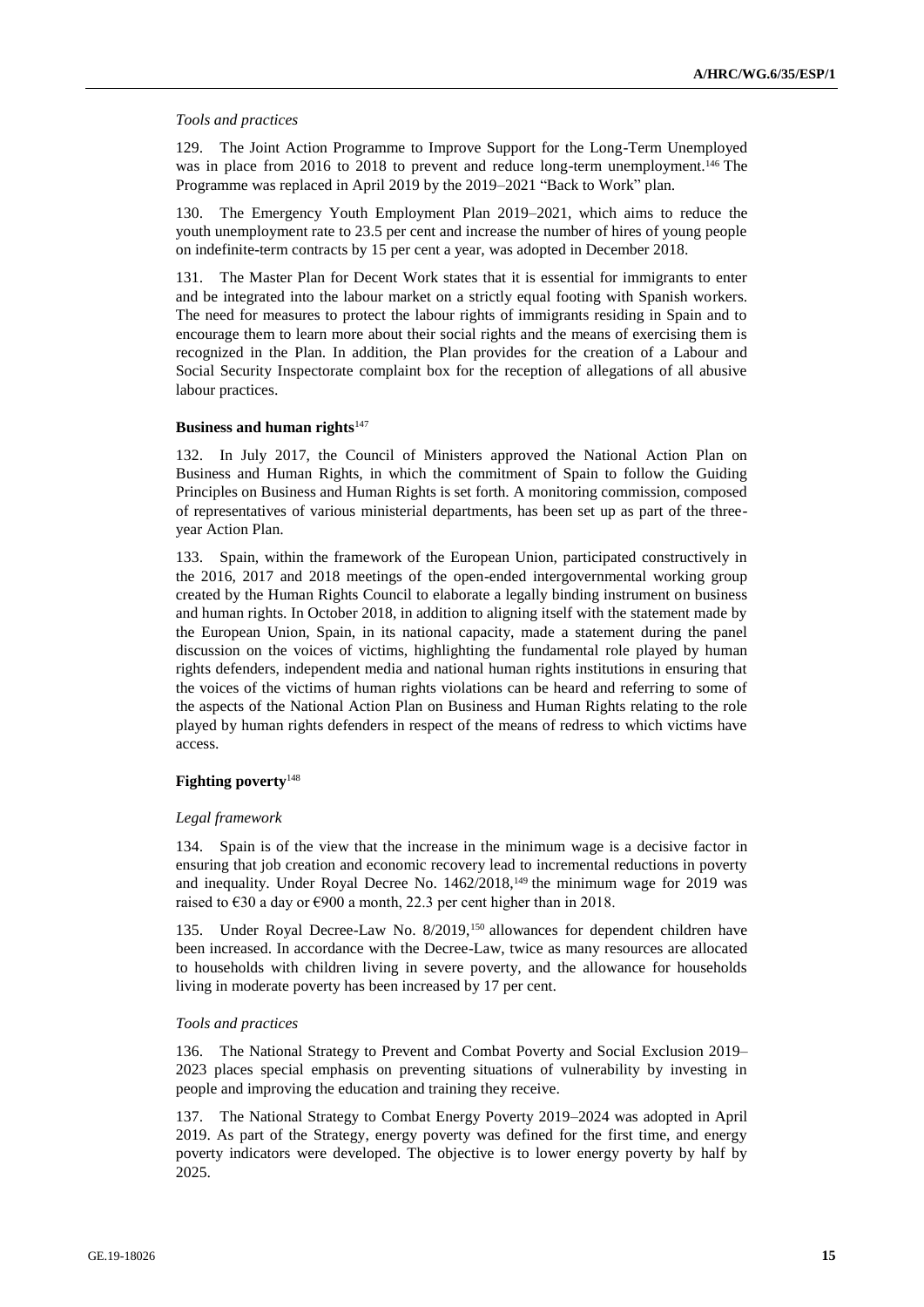138. The aim of the Comprehensive National Strategy for Homeless Persons 2015–2020 is to reduce the total number of homeless people by almost 5,000. The midterm review of the Strategy<sup>151</sup> is under way.

139. The fifth Master Plan of the Spanish Agency for International Development Cooperation 2018–2021 states that the country's development cooperation efforts will focus on the countries and geographical areas whose development indicators and other variables make high-quality development cooperation possible. The priority countries in the Caribbean region are Cuba, Haiti, the Dominican Republic, Guatemala, Honduras, Nicaragua and Colombia. Regional strategies, carried out chiefly through regional integration mechanisms such as the Caribbean Community, will also be promoted.

### *Institutional progress*

140. A post for a high commissioner for combating child poverty was created in June 2018 to respond in coordinated fashion to the anomalous situation of child poverty in Spain. The measures that the Commissioner intends to take include increasing spending on social protection for children, preventing cuts to budgets for children's affairs and creating specific budgetary indicators.

# **Health**<sup>152</sup>

### *Legal framework*

141. Universal public health has been reinstated through Royal Decree-Law No. 7/2018,<sup>153</sup> allowing foreign nationals not registered as residents of Spain or residing there without authorization to exercise the right to health coverage and care under the same conditions as persons of Spanish nationality. The cost of coverage and care is borne by the public provided that the beneficiaries are not covered by a third party that is obliged to bear the cost.

# *Tools and practices*

142. The aim of the Strategic Plan for School Health and Healthy Lifestyles 2016–2020 is to promote a comprehensive approach to school health that rests on three pillars – namely, the psychological, social and educational aspects of school health and healthy lifestyles.

143. A proposal has been made to include the national health survey of the Gypsy population in the inventory of the statistical operations of the National Institute of Statistics with a view to gaining greater knowledge of the health of the Gypsy population and identifying priorities. A request to include the survey in the National Statistical Plan 2021– 2024 has also been made.

144. In September 2019, within the framework of the general debate of the seventy-fourth session of United Nations General Assembly, Spain signed the joint political declaration on universal health coverage. In addition, Spain presented the National Health and Environment Plan, which will describe the main environmental drivers of human health and establish the objectives and areas of action.

#### *Institutional progress*

145. The Women's Health Observatory<sup>154</sup> was founded in 2018 to help ensure that public health policies are informed by the equality principle.

# **Housing**<sup>155</sup>

# *Legal framework*

146. Spain has pledged to make social access to housing one of its priorities. With a view to giving effect to recommendations that Spain received from the Committee on Economic, Social and Cultural Rights, the judicial authorities have been required, pursuant to Act No. 5/2018,<sup>156</sup> to notify the relevant public agencies of all legal proceedings in which evictions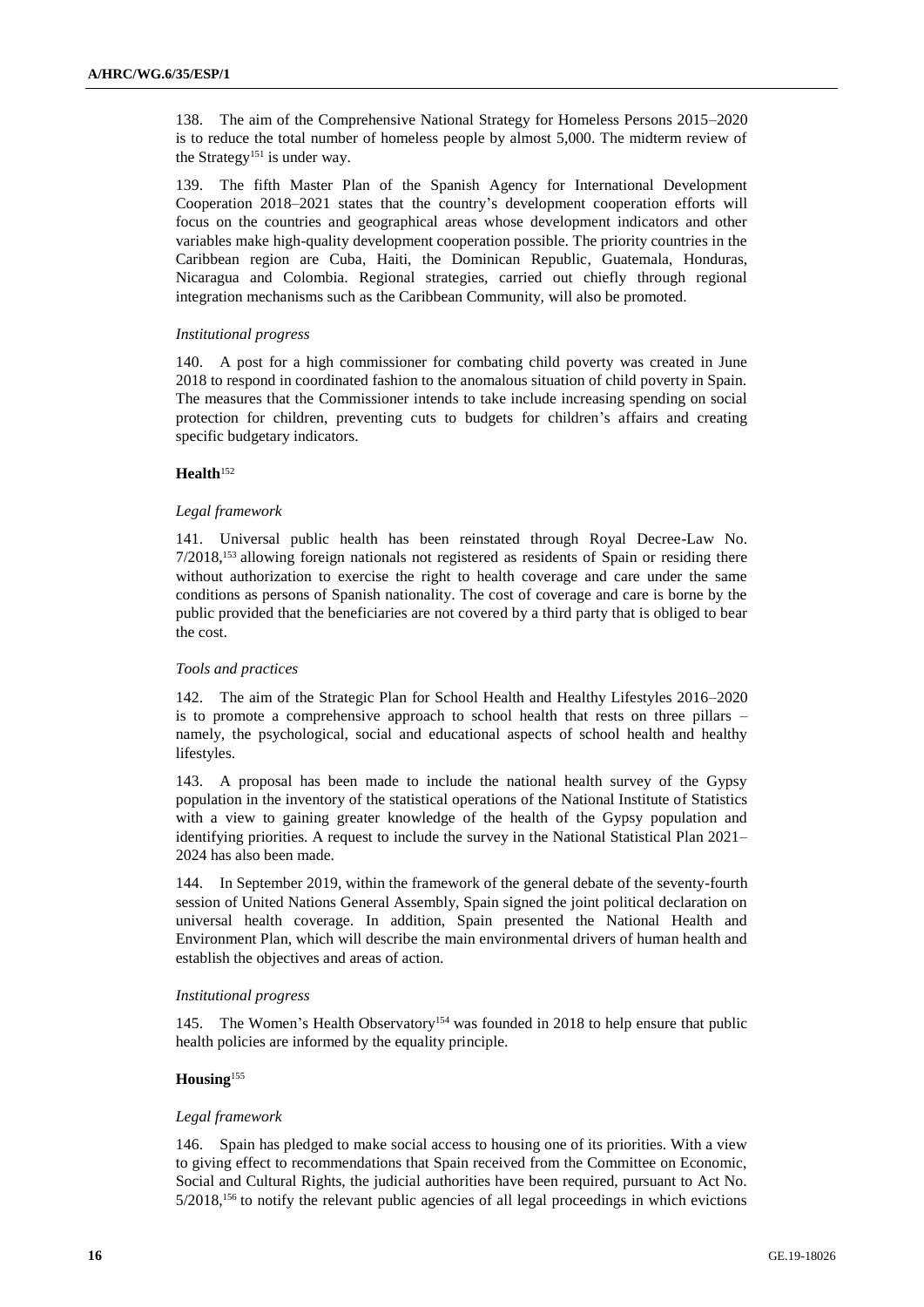are ordered. Agreements are being signed between the General Council of the Judiciary and the authorities of the autonomous communities to facilitate the search for solutions to the problems caused by evictions that affect people in situations of vulnerability.

147. With the adoption of Act No. 5/2019,<sup>157</sup> the scope of application of the Code of Good Practices<sup>158</sup> has been extended, making it a permanent and compulsory mechanism for member entities and allowing all the most vulnerable debtors access to the debt relief options set forth in the Code.

148. In addition to the changes introduced by Royal Decree-Law No. 5/2017, <sup>159</sup> the creation of a working group for the development of urgent measures related to housing and rent should be mentioned. This group's work led to the adoption of Royal Decree-Law No. 7/2019,<sup>160</sup> which amended the Civil Procedure Act in follow-up to the Views of June 2017 adopted by the Committee on Economic, Social and Cultural Rights. Under the amendments, the courts are required to determine the exact time and date of evictions and, if the social service authorities find that the persons' subject to the evictions are in a situation of vulnerability, the eviction must be suspended (for up to a month when the plaintiff is a natural person and up to three months when the plaintiff is a legal person) until the appropriate measures are taken.

149. A bill on a guarantee of the right to housing is currently in preparation. Plans have been made to take steps to redirect the grants provided as part of State Housing Plan 2018– 2021, encourage digitization and transparency in the sector and use public land for the construction of 20,000 low-cost rental units.

#### *Tools and practices*

150. In September 2015, a new addendum to the agreement creating the Social Housing Fund was signed. It led to an increase in the number of housing units for the Fund and its beneficiaries, allowing up to 5 per cent of the units to be used by persons with nonmortgage debt who have been evicted from their homes.

151. The midterm progress report (2017) on the National Strategy for the Social Inclusion of the Gypsy Population identifies a reduction in the problem of shanty towns and the percentage of households occupying dwellings considered substandard. A study group made up of specialists in the field has been set up to eliminate possible discrimination in access to housing.

152. The State Housing Plan 2018–2021 includes a rent-support programme. <sup>161</sup> In addition, the Plan includes a programme to help particularly vulnerable people by enabling them to rent vacant housing units owned by lending institutions or other owners of housing.

153. The Spanish Urban Agenda, which takes an integrated and comprehensive approach to urban and rural areas and defines social cohesion, equity and the guarantee of the right of access to housing as strategic objectives, was adopted in February 2019. It addresses the demographic challenge and access to housing for vulnerable population groups.

# **III. Fulfilment of voluntary pledges**

154. In 2017, Spain made voluntary pledges and commitments for the promotion and protection of human rights as a candidate for membership of the Human Rights Council for the period  $2018-2020$ .<sup>162</sup> What follows is an analysis of the progress that has been made towards honouring the commitments that were not previously addressed in the follow-up to the 2015 recommendations.

# **Human rights for all**

155. Spain is working to ensure the full integration of a cross-cutting gender perspective in all the work of the Human Rights Council. In combating discrimination against women and girls, Spain has co-sponsored resolutions presented at meetings of the Human Rights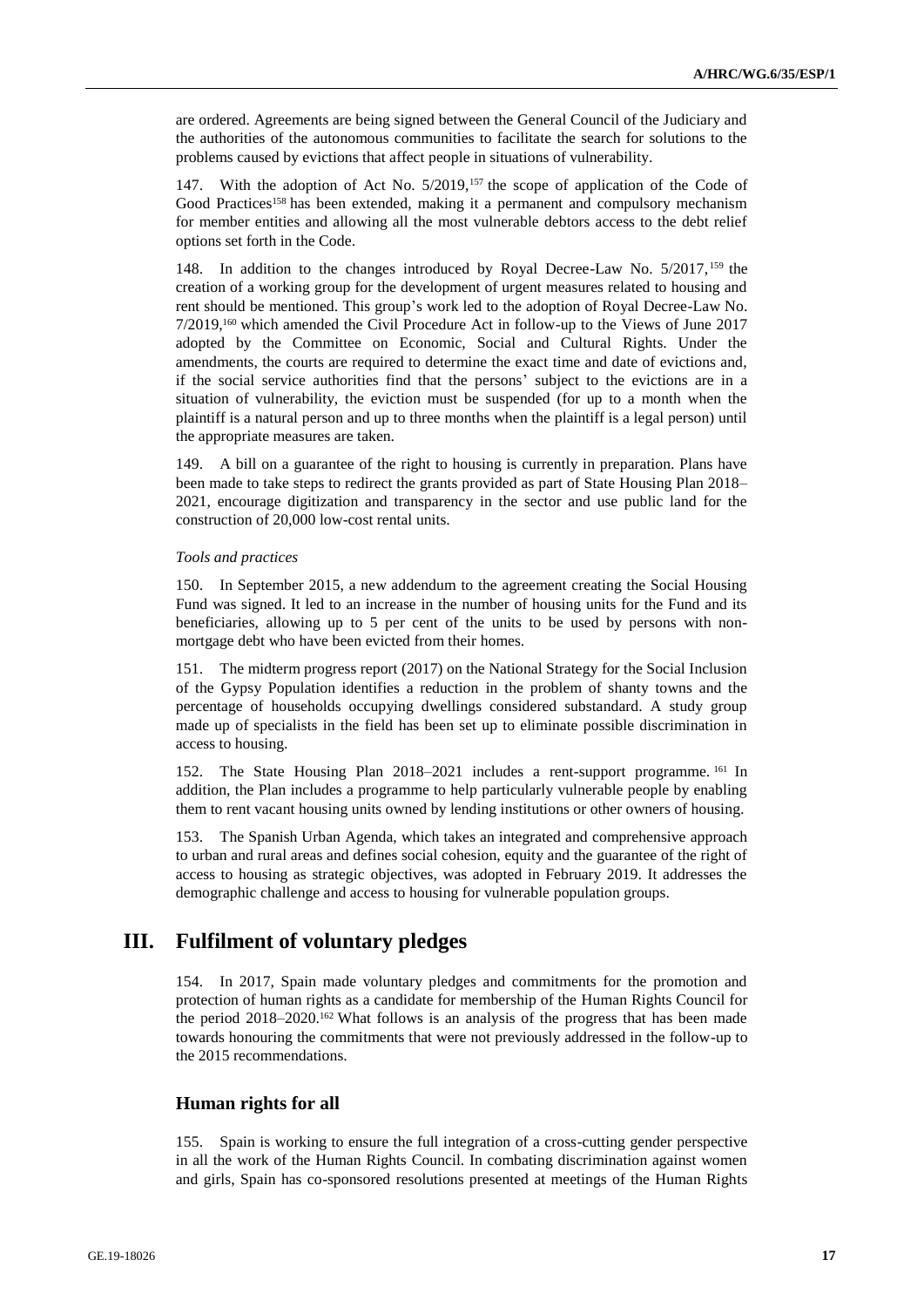Council and taken part in the annual dialogues and debates. Spain supports the mandate of the Special Rapporteur on violence against women, its causes and consequences.

156. Spain supports multilateral initiatives to combat discrimination based on sexual orientation and gender identity and continues to promote the human rights of lesbian, gay, bisexual, transgender and intersex (LGBTI) persons. Spain co-sponsored the resolution renewing the mandate of the Independent Expert on protection against violence and discrimination based on sexual orientation and gender identity. It also participates actively in the Equal Rights Coalition, the LGBT Core Group of the United Nations and the European network of governmental LGBTI focal points.

# **Democracy and the rule of law**

157. Combating the death penalty is one of the main objectives of Spanish foreign policy as it relates to human rights. Spain is the main contributor, at  $£100,000$  a year, to the International Commission against the Death Penalty, which is headquartered in Spain.

158. Spain participates actively in the observation of elections abroad, sending between 70 and 100 election observers a year on missions conducted by the European Union, the Organization for Security and Cooperation in Europe and the Organization of American States.

# **Sustainable development**

159. Promoting the human rights to safe drinking water and sanitation is one of the priorities of Spanish foreign policy in the areas of human rights and cooperation for international development. In 2006, Spain and Germany launched a joint initiative at the United Nations to promote the recognition of the human rights to safe drinking water and sanitation. Human Rights Council resolution 33/10 (2016), General Assembly resolution 72/178 (2017) and Human Rights Council resolution 39/8 (2018) have been adopted since then. A new resolution will be submitted to the General Assembly in November 2019.

# **Dialogue, cooperation and effectiveness**

160. In 2018, during the Spanish vice-presidency of the Human Rights Council, the President of the Council made Spain, together with the Philippines, responsible for facilitating the negotiation of improvements to the Council's annual programme of work. The process resulted in the adoption of an institutional statement by the President of the Council that included some of the measures that had been proposed and called for further discussion of the matter.

161. Spain takes part in every session of the universal periodic review, delivering statements and making recommendations for all other States. It makes a yearly contribution of €50,000 to the voluntary fund for financial and technical assistance in the implementation of the universal periodic review. Spain also encourages the participation of civil society organizations by providing them with information on registration for sessions, pre-sessional meetings and side events within the framework of the Human Rights Council.

# **Commitment to submit a voluntary midterm report as part of the universal periodic review**

162. Spain, having fulfilled its commitment to submit a midterm report for the second cycle of the universal periodic review, pledges to submit to the Council a midterm report on the implementation of the recommendations it accepted during the third cycle of the universal periodic review.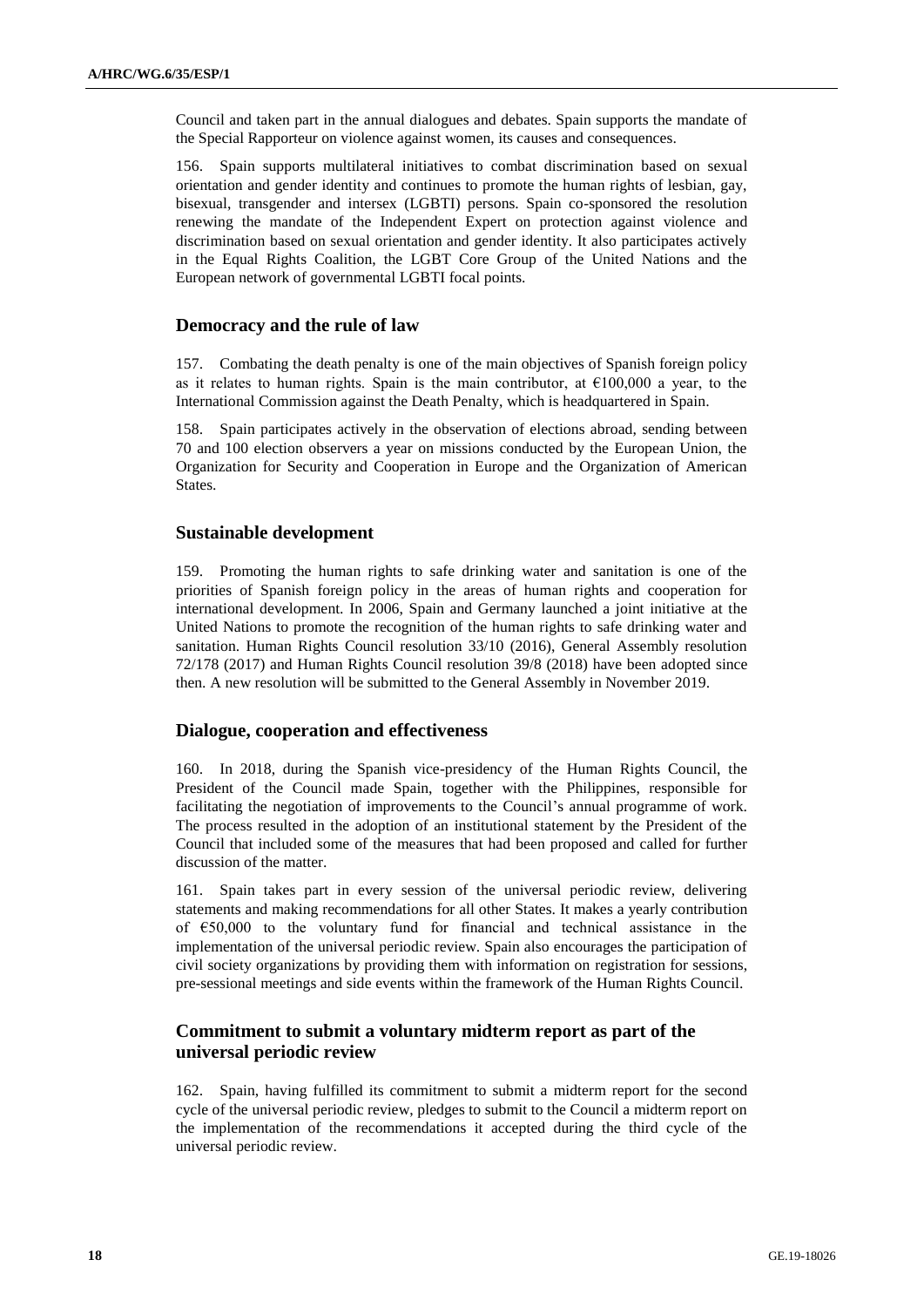# **IV. New and emerging problems, including associated achievements and challenges**

# **2030 Agenda for Sustainable Development**

163. Spain has accepted the 2030 Agenda as a global ethical commitment to people, the planet and prosperity that is informed by a vision of social justice and a powerful human rights-based approach. Since the adoption of the Action Plan for the Implementation of the 2030 Agenda in June 2018, more than 320 initiatives, 10 levering policies and 10 transformative measures have been launched. The progress report on the Action Plan was adopted in September 2019.

164. The Strategy for the Achievement of the Sustainable Development Goals 2020–2030 will, by building alliances, establish the values and principles that will underpin transformative action with a long-term perspective. In addition, in 2019, the non-permanent Joint Commission for the Coordination and Monitoring of the Strategy was established in Congress.

165. The coordination and monitoring of the steps taken by the relevant bodies is carried out by the Office of the High Commissioner for the 2030 Agenda, an office that was created in June 2018 and answers to the Prime Minister's Office.

166. The National Institute of Statistics has launched a statistical operation on indicators for the 2030 Agenda for Sustainable Development. An electronic platform on which the indicators for Spain, including the statistics produced as part of the National Statistical Plan 2017–2020, are made public was created in December 2018.

167. As a consequence of its firm belief in the connection between the 2030 Agenda and human rights, Spain has been a forerunner in the work of aligning the 189 recommendations it received with the Sustainable Development Goals, linking its efforts to give effect to those recommendations and the monitoring of those efforts to national instruments related to the 2030 Agenda. At the forty-second session of the Human Rights Council, and with a view to encouraging the consolidation of this practice internationally, Spain organized a side event on the intersection of the implementation of recommendations made during the universal periodic review and the 2030 Agenda for Sustainable Development Agenda.<sup>163</sup>

# **Right of access to and enjoyment of the environment**

168. The measures planned to promote the inclusion of people's right to the existence and enjoyment of an adequate environment include the prevention, reduction and control of pollution and the development of the current programme of work of the National Climate Change Adaptation Plan.

169. Spain has adopted the Strategic Framework for Energy and the Climate, which includes a draft bill on climate change and the energy transition, the Comprehensive Energy and Climate Plan 2012–2030 and the Just Transition Strategy. At the 2019 Climate Action Summit, Spain made significant commitments with a view to combating climate change.<sup>164</sup>

# **Human right to science**

170. Spain has made progress in respect of promoting the human right to science, <sup>165</sup> which should enable everyone to share in scientific advancement and its benefits. The steps that have been taken include the signature by all parliamentary groups of a Senate statement of support for the human right to science and for including it as a strategic objective in the section on economic, social and cultural rights of the second Human Rights Plan.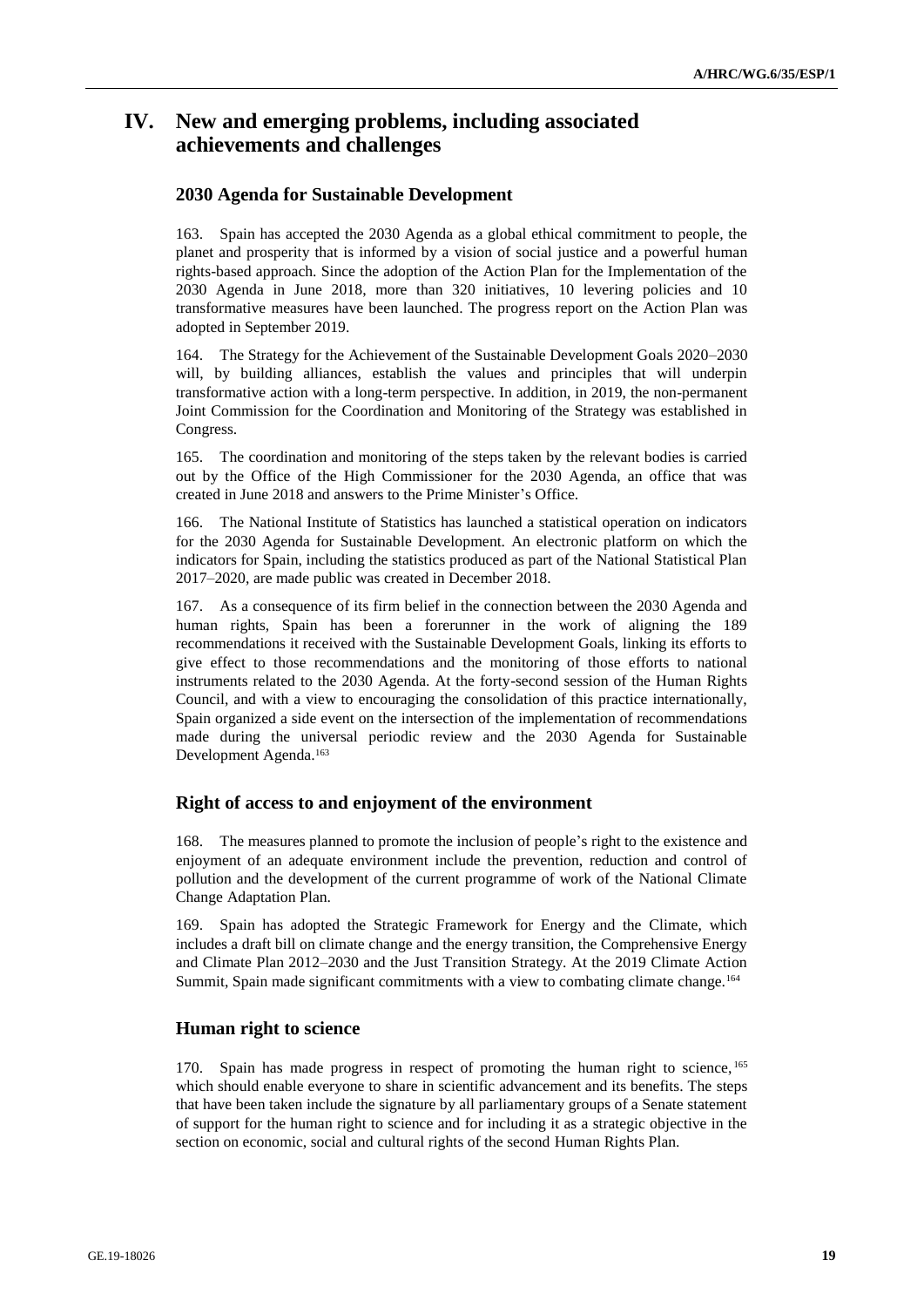# **Information and human rights**

171. Disinformation, with its aim of sowing dissent and its rhetoric of hatred, is a real threat to coexistence and freedom. The full enjoyment of the right to truthful information must be guaranteed, and, in the digital age, the enjoyment of that right must be protected from attempted manipulation or distortion. Spain wishes to fuel debate, in the United Nations and other organizations, on the protection of democracy and human rights from disinformation, thereby bolstering the freedoms of expression, opinion and the press.

# **Demographic challenges**

172. Demographic change (ageing, depopulation, fluctuating population densities, overpopulation) is one of the major challenges facing Spain, as it affects economic, social, cultural and territorial arrangements. In March 2019, to ensure equal opportunities and rights for all persons throughout the country, regardless of their age or place of residence, the Government adopted the General Guidelines for the National Demographic Challenge Strategy. The Guidelines are to be understood as the framework for a country alliance and will inform the development of action plans that will be carried out, with cooperation from the private sector, by all public institutions.

# **V. Challenges requiring the support of the international community**

173. There is nothing to report in this regard.

*Notes*

- <sup>1</sup> https://lib.ohchr.org/HRBodies/UPR/Documents/Session21/ES/Report2ndCycle.PDF.
- <sup>2</sup> https://www.ohchr.org/Documents/HRBodies/UPR/
- 3rdCycle\_GuidanceNotePreparationReports\_EN.docx.
- <sup>3</sup> Sobre la Agenda 2030 véase §§170–174 del informe.
- <sup>4</sup> Ministerio de la Presidencia, Relaciones con las Cortes e Igualdad; Ministerio de Asuntos Exteriores, Unión Europea y Cooperación; Ministerio de Justicia; Ministerio de Defensa; Ministerio de Hacienda; Ministerio del Interior; Ministerio de Fomento; Ministerio de Educación y Formación Profesional; Ministerio de Trabajo, Migraciones y Seguridad Social; Ministerio de Agricultura, Pesca y Alimentación; Ministerio para la Transición Ecológica; Ministerio de Economía y Empresa; Ministerio de Sanidad, Consumo y Bienestar Social y Ministerio de Ciencia, Innovación y Universidades.
- <sup>5</sup> Alto Comisionado para la Lucha contra la Pobreza Infantil y Alta Comisionada para la Agenda 2030.
- <sup>6</sup> Secretaría General Técnica de la Fiscalía General del Estado.
- <sup>7</sup> En España, la INDH es la Oficina del Defensor del Pueblo.
- <sup>8</sup> http://www.exteriores.gob.es/Portal/es/PoliticaExteriorCooperacion/ DerechosHumanos/Paginas/Examen-Peri%C3%B3dico-Universal.aspx.
- <sup>9</sup> En este proceso de consultas se recibieron 14 contribuciones.
- <sup>10</sup> Resolución 35/29 del Consejo de Derechos Humanos, "Contribución de los parlamentos a la labor del Consejo de Derechos Humanos y a su examen periódico universal", Doc. A/HRC/RES/35/29, de 13 de julio de 2017.
- <sup>11</sup> Informe de la Oficina del Alto Comisionado de las Naciones Unidas para los Derechos Humanos, "Contribución de los parlamentos a la labor del Consejo de Derechos Humanos y a su examen periódico universal", Doc. A/HRC/38/25, de 17 de mayo de 2018.
- <sup>12</sup> Este documento realiza seguimiento no solo de las recomendaciones aceptadas, sino de las anotadas en relación a las cuales se han producido avances.
- $^{13}\,$  Informe del Grupo de Trabajo sobre el Examen Periódico Universal España, A/HRC/29/8 y A/HRC/29/8/Add.1.
- <sup>14</sup> EPU recomendaciones 131.1 (anotada), 131.2 (anotada), 131.3 (anotada), 131.4 (anotada), 131.5 (anotada), 131.6 (anotada), 131.7 (anotada), 131.8 (anotada) y 131.9 (anotada).
- <sup>15</sup> EPU recomendaciones 131.13, 131.22, 131.23 y 131.24.
- <sup>16</sup> En 2014 España presentó su Informe XXI–XXIII al Comité para la Eliminación de la Discriminación Racial. Esta respuesta, aunque es anterior a 2015, da respuesta a recomendación 131.23.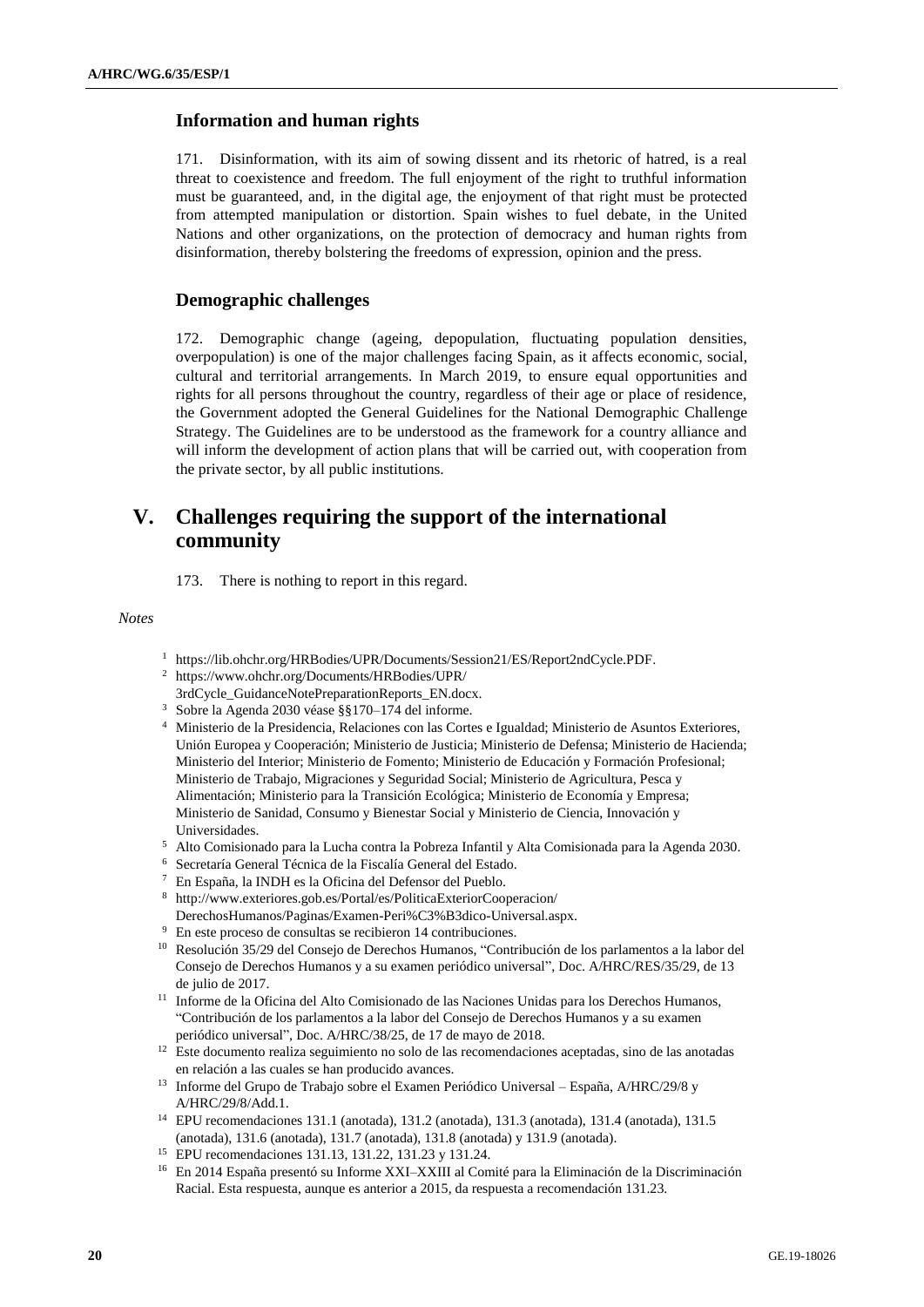- <sup>17</sup> Informe V–VI ante el Comité de los Derechos del Niño (CDN) (2016), su Informe VI ante el Comité de Derechos Económicos, Sociales y Culturales (CDESC) (2017), su informe II–III ante el Comité de los Derechos de las Personas con Discapacidad (CDPD) (2018) y su Informe VII ante el Comité contra la Tortura (2019).
- <sup>18</sup> Actualmente se está trabajando en la elaboración del Informe II ante el Comité contra las Desapariciones Forzadas, del Informe XXIV–XXVI ante el CERD y del Informe IX ante el Comité para la Eliminación de la Discriminación contra la Mujer (CEDAW, por sus siglas en inglés).
- <sup>19</sup> Real Decreto 1044/2018, de 24 de agosto, por el que se desarrolla la estructura orgánica básica del Ministerio de Justicia.
- <sup>20</sup> España contribuyó económicamente a la OACNUDH con 372.442€ en 2015, 938.099€ en 2016, 1.283.449€ en 2017 y 1.410.014€ en 2018. Información accesible en https://www.ohchr.org/EN/AboutUs/Pages/OurDonors.aspx.
- <sup>21</sup> EPU recomendaciones 131.10, 131.11, 131.12, 131.14, 131.15 y 131.16.
- $22$  Sobre otros indicadores de derechos humanos en materia de igualdad de género véase el informe intermedio (2018), pág. 5.
- <sup>23</sup> EPU recomendaciones 131.15, 131.18, 131.25, 131.26, 131.27, 131.28, 131.29, 131.30 (anotada), 131.31, 131.32, 131.33, 131.34, 131.65, 131.66, 131.67, 131.68, 131.69, 131.70, 131.71, 131.72, 131.73, 131.74, 131.75, 131.76, 131.77, 131.78, 131.79, 131.80, 131.81 y 131.82.
- <sup>24</sup> Ley Orgánica 1/2015, de 30 de marzo, por la que se modifica la Ley Orgánica 10/1995, de 23 de noviembre, del Código Penal.
- <sup>25</sup> Ley Orgánica 8/2015, de 22 de julio, de modificación del sistema de protección a la infancia y a la adolescencia.
- <sup>26</sup> Real Decreto-ley 9/2018, de 3 de agosto, de medidas urgentes para el desarrollo del Pacto de Estado contra la Violencia de Género.
- $27$  Ley Orgánica 4/2018, de 28 de diciembre, de reforma de la Ley Orgánica 6/1985, de 1 de julio, del Poder Judicial.
- <sup>28</sup> Ley Orgánica 3/2007, de 22 de marzo, para la igualdad efectiva de mujeres y hombres.
- <sup>29</sup> Ley Orgánica 5/2018, de 28 de diciembre, de reforma de la Ley Orgánica del Poder Judicial sobre medidas urgentes de aplicación del Pacto de Estado en materia de violencia de género.
- <sup>30</sup> Para más información sobre las medidas de formación, véase informe intermedio (2018), pág. 13.
- <sup>31</sup> Real Decreto-ley 6/2019, de 1 de marzo, de medidas urgentes para garantía de la igualdad de trato y de oportunidades entre mujeres y hombres en el empleo y la ocupación.
- <sup>32</sup> Real Decreto-ley 18/2017, de 24 de noviembre, por el que se modifican el Código de Comercio, el texto refundido de la Ley de Sociedades de Capital aprobado por el Real Decreto Legislativo 1/2010, de 2 de julio, y la Ley 22/2015, de 20 de julio, de Auditoría de Cuentas, en materia de información no financiera y diversidad.
- <sup>33</sup> Real Decreto 259/2019, de 12 de abril, por el que se regulan las Unidades de Igualdad de la Administración General del Estado.
- <sup>34</sup> Sobre el Proyecto de Ley Orgánica de Educación véase §126.
- <sup>35</sup> Véase informe intermedio (2018), pág.15.
- <sup>36</sup> http://www.violenciagenero.igualdad.mpr.gob.es/pactoEstado/home.htm.
- <sup>37</sup> Para información detallada del Pacto de Estado contra la Violencia de Género véase informe intermedio (2018), págs. 13 y 14.
- <sup>38</sup> Instrucción 4/2019, de la Secretaria de Estado de Seguridad, por la que se establece un nuevo protocolo para la valoración policial del nivel de riesgo de violencia de género, la gestión de la seguridad de las víctimas y seguimiento de los casos a través del sistema de seguimiento integral de los casos de violencia de género (Sistema Viogén).
- <sup>39</sup> Para más información sobre el sistema VioGén véase informe intermedio (2018), págs. 17 y 18.
- <sup>40</sup> Instrucción 7/2019 de la Secretaría de Estado de Seguridad, sobre incorporación de atestados por violencia de género de diligencia de situación administrativa de la víctima extranjera en situación irregular.
- <sup>41</sup> http://www.violenciagenero.igualdad.mpr.gob.es/violenciaEnCifras/ estudios/investigaciones/2019/estudio/Tiempo\_Tardan\_Verbalizar\_Situacion.htm.
- <sup>42</sup> Para más información sobre instrumentos y prácticas en materia laboral véase informe intermedio (2018), pág. 15.
- <sup>43</sup> http://www.mitramiss.gob.es/es/destacados/HOME/documentos/Informe\_mujeres\_febrero\_2019.pdf.
- <sup>44</sup> Resolución de 16 de noviembre de 2018, de la Secretaría de Estado de Función Pública, por la que se publica el Acuerdo de la Conferencia Sectorial de Administración Pública, por la que se aprueba el Acuerdo para favorecer la movilidad interadministrativa de las empleadas públicas víctimas de violencia de género.
- <sup>45</sup> http://www.ciencia.gob.es/stfls/MICINN/Ministerio/FICHEROS/UMYC/Cientificas\_cifras\_2017.pdf.
- <sup>46</sup> http://www.mineco.gob.es/stfls/mineco/ministerio/ficheros/libreria/LibroBlancoFINAL.pdf.
- <sup>47</sup> Para más información sobre la acción específica de la Cooperación española en la materia, véase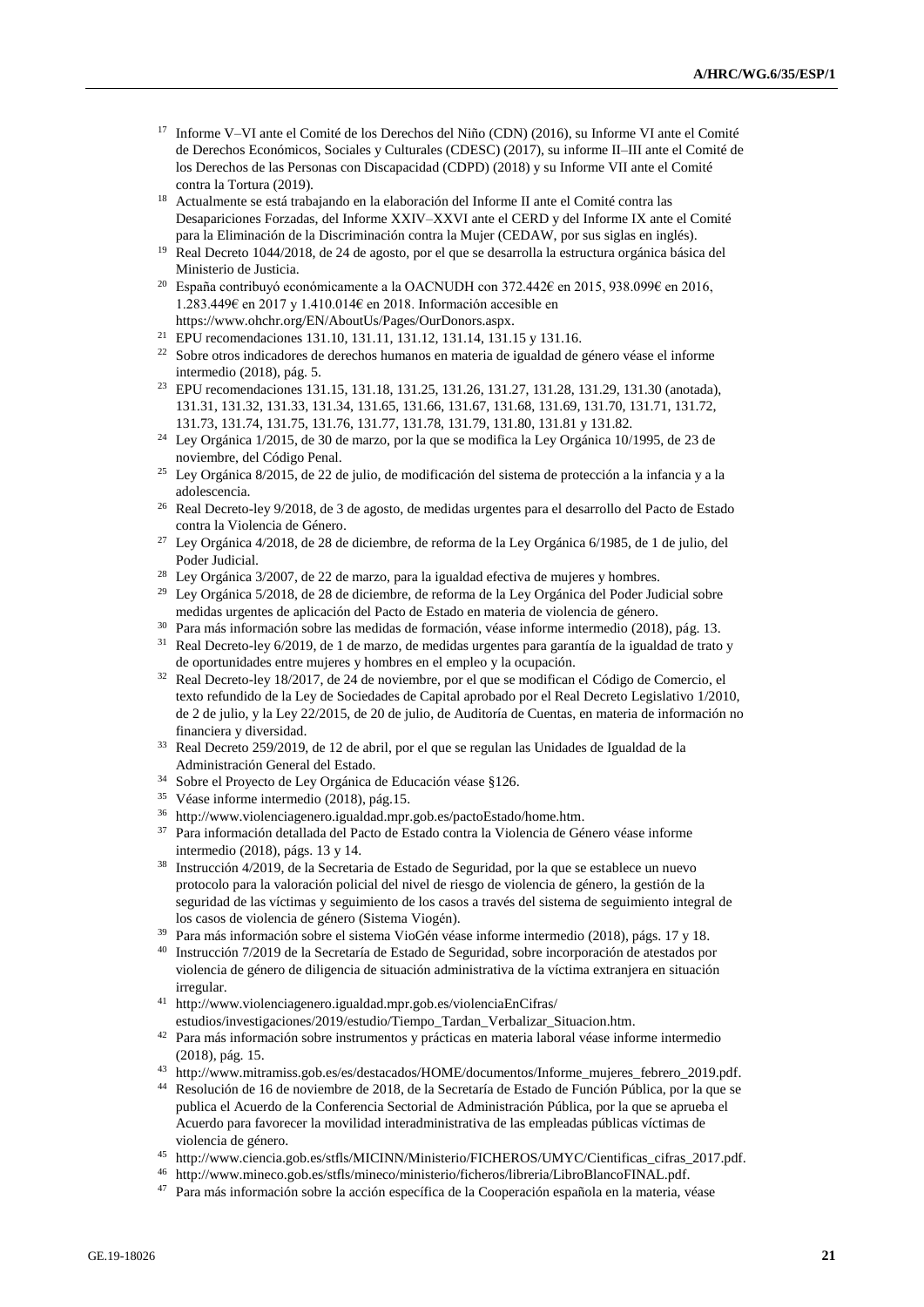informe intermedio (2018), págs. 16 y 17.

- <sup>48</sup> Para más información sobre acciones específicas de la Cooperación española en este ámbito, véase informe intermedio (2018), págs. 16 y 17.
- <sup>49</sup> Celebradas en abril de 2019.
- <sup>50</sup> Ministerio de la Presidencia, Relaciones con las Cortes e Igualdad.
- <sup>51</sup> Destacan los cursos *A Comprehensive Approach to Gender in Operations*, homologado por el Colegio Europeo de Igualdad y Defensa, el Curso Africano *Gender in Peace Support Operations: a Comprehensive Approach* y el Seminario *Discipline Leader*.
- <sup>52</sup> Encargada de la integración trasversal de la perspectiva de género en todas las dimensiones de la política exterior española y en la forma en que se formula la misma.
- <sup>53</sup> Puesto que desarrolló el Protocolo de Actuación para la Atención de las Mujeres Españolas Víctimas de Violencia de Género en el Exterior de 2015.
- <sup>54</sup> EPU recomendaciones 131.35, 131.36, 131.37 (anotada), 131.38, 131.39, 131.40, 131.41, 131.42, 131.43, 131.44, 131.45 (parcialmente anotada), 131.45 (parcialmente aceptada), 131.46, 131.47, 131.49, 131.50, 131.51, 131.158, 131.159, 131.161, 131.163, 131.164 y 131.167.
- <sup>55</sup> Para más información sobre las novedades introducidas en el marco normativo véase informe intermedio (2018), pág. 18.
- <sup>56</sup> Ley 4/2015, de 27 de abril, del Estatuto de la víctima del delito.
- <sup>57</sup> Ley Orgánica 4/2015, de 30 de marzo, de protección de la seguridad ciudadana.
- <sup>58</sup> Para más información sobre estos proyectos véase informe intermedio (2018), pág. 19. <sup>59</sup> http://www.interior.gob.es/documents/10180/7146983/
- ESTUDIO+INCIDENTES+DELITOS+DE+ODIO+2017+v3.pdf/5d9f1996-87ee-4e30-bff4 e2c68fade874.
- <sup>60</sup> Para más información sobre la actividad del OBERAXE véase informe intermedio (2018), pág. 22.
- <sup>61</sup> http://www.mitramiss.gob.es/oberaxe/es/creadi/index.htm.
- <sup>62</sup> Inclusión social; igualdad y violencia de género; no discriminación y antigitanismo; cultura y ciudadanía y participación.
- <sup>63</sup> Mediante Acuerdo de Consejo de Ministros de 6 de abril de 2018.
- <sup>64</sup> Orden PCI/154/2019, de 19 de febrero, por la que se publica el Acuerdo del Consejo de Ministros de 30 de noviembre de 2018, por el que se aprueban instrucciones para actualizar las convocatorias de pruebas selectivas de personal funcionario, estatutario y laboral, civil y militar, en orden a eliminar ciertas causas médicas de exclusión en el acceso al empleo público.
- <sup>65</sup> http://www.mscbs.gob.es/ciudadanos/enfLesiones/enfTransmisibles/sida/ doc/PactoSocial\_nov2018.pdf.
- <sup>66</sup> El antecedente del Acuerdo de cooperación institucional en la lucha contra el racismo, la xenofobia, la LGBTIfobia y otras formas de intolerancia, es el Convenio Marco de cooperación interinstitucional de 2015. Véase informe intermedio (2018), pág. 21.
- <sup>67</sup> Véase informe intermedio (2018), págs. 22 y 23.
- <sup>68</sup> Circular 7/2019, de 14 de mayo, de la Fiscalía General del Estado, sobre pautas para interpretar los delitos de odio tipificados en el artículo 510 del Código Penal.
- <sup>69</sup> EPU recomendaciones 131.18, 131.84, 131.85, 131.86, 131.90, 131.105, 131.106, 131.183, 131.184 (anotada), 131.185 (anotada), 131.186 (anotada), 131.187 (parcialmente anotada) y 131.187 (parcialmente aceptada).
- <sup>70</sup> Organic Law 8/2015 of 22 July on the modification of the system for the protection of children and adolescents.
- <sup>71</sup> Ley 15/2015, de 2 de julio, de la Jurisdicción Voluntaria.
- $72$  Ley 3/2019, de 1 de marzo, de mejora de la situación de orfandad de las hijas e hijos de víctimas de violencia de género y otras formas de violencia contra la mujer.
- <sup>73</sup> Ley 26/2015, de 28 de julio, de modificación del sistema de protección a la infancia y a la adolescencia.
- <sup>74</sup> El informe está disponible en la web del Observatorio para la Infancia [\(www.observatoriodelainfancia.msssi.gob.es\)](http://www.observatoriodelainfancia.msssi.gob.es/).
- <sup>75</sup> http://www.inclusio.gva.es/documents/610740/167361274/ Guia+de+Uso+seguro+responsable+Inet+Menores+Profesionales+Protecci%C3%B3n+Infancia+v1/c 4a75e0e-f19b-4376-a597-e776d9b31047.
- <sup>76</sup> Real Decreto 1340/2018, de 29 de octubre, por el que se aprueban las normas especiales reguladoras de las subvenciones que se otorgarán en régimen de concesión directa a las Comunidades Autónomas y Ciudades de Ceuta y Melilla para la atención a los menores extranjeros no acompañados acogidos en el año 2018.
- <sup>77</sup> EPU recomendaciones 131.83, 131.152, 131.153, 131.154, 131.155, 131.156 y 131.157.
- <sup>78</sup> Ley Orgánica 2/2018, de 5 de diciembre, para la modificación de la Ley Orgánica 5/1985, de 19 de junio, del Régimen Electoral General para garantizar el derecho de sufragio de todas las personas con discapacidad.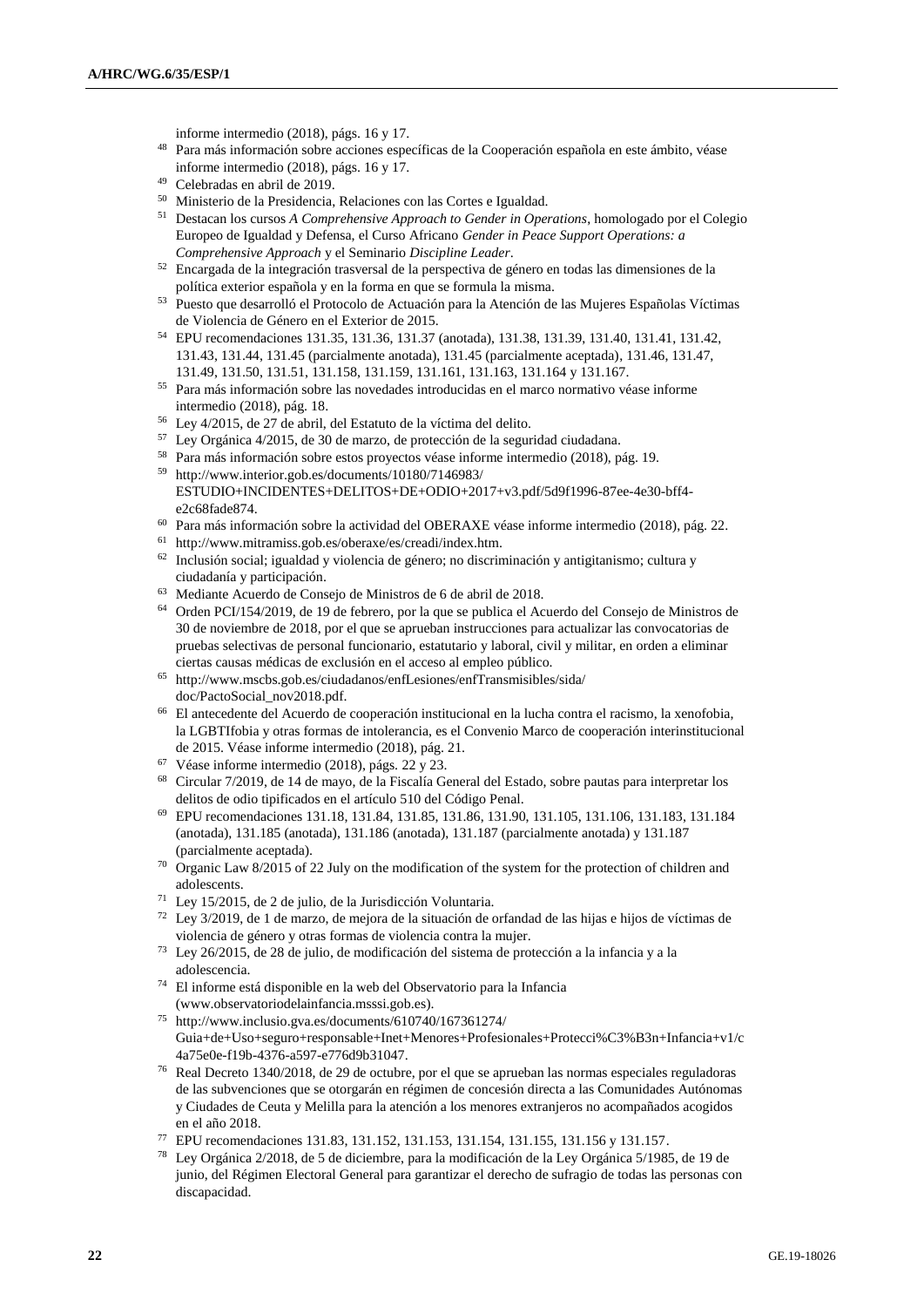- $79$  Ley Orgánica 1/2017, de 13 de diciembre, de modificación de la Ley Orgánica 5/1995, de 22 de mayo, del Tribunal del Jurado, para garantizar la participación de las personas con discapacidad sin exclusiones.
- <sup>80</sup> Ley 4/2017, de 28 de junio, de modificación de la Ley 15/2015, de 2 de julio, de la Jurisdicción Voluntaria.
- <sup>81</sup> Ley 9/2017, de 8 de noviembre, de Contratos del Sector Público, por la que se transponen al ordenamiento jurídico español las Directivas del Parlamento Europeo y del Consejo 2014/23/UE y 2014/24/UE, de 26 de febrero de 2014.
- <sup>82</sup> Ley 11/2018, de 28 de diciembre, por la que se modifica el Código de Comercio, el texto refundido de la Ley de Sociedades de Capital aprobado por el Real Decreto Legislativo 1/2010, de 2 de julio, y la Ley 22/2015, de 20 de julio, de Auditoría de Cuentas, en materia de información no financiera y diversidad.
- <sup>83</sup> El nivel de cumplimiento lo autodeclara cada entidad en su informe de gestión, que se publica junto a los demás estados de los informes financieros anuales en la página web de la Comisión Nacional del Mercado de Valores: [https://www.cnmv.es/Portal/consultas/busqueda.aspx?id=25.](https://www.cnmv.es/Portal/consultas/busqueda.aspx?id=25)
- <sup>84</sup> Real Decreto 1112/2018, de 7 de septiembre, sobre accesibilidad de los sitios web y aplicaciones para dispositivos móviles del sector público.
- <sup>85</sup> Directiva 2019/882/UE del Parlamento Europeo y del Consejo de 17 de abril de 2019 sobre los requisitos de accesibilidad de los productos y servicios.
- <sup>86</sup> Sobre el Proyecto de Ley Orgánica de Educación véase §126.
- <sup>87</sup> Mejoró la accesibilidad a mujeres sordas a través de SVIsual y a mujeres con discapacidad auditiva y dificultades visuales mediante el Servicio Telefónico de Atención y Protección para víctimas de la violencia de género.
- <sup>88</sup> Véase informe intermedio (2018), págs. 32 y 33.
- <sup>89</sup> EPU recomendaciones 131.162, 131.166, 131.168, 131.169, 131.170 (anotada), 131.171, 131.172, 131.173, 131.174, 131.175, 131.176, 131.177, 131.178, 131.179, 131.180 (parcialmente anotada), 131.180 (parcialmente aceptada), 131.181 y 131.182.
- <sup>90</sup> Ley Orgánica 5/2015, de 27 de abril, por la que se modifican la Ley de Enjuiciamiento Criminal y la Ley Orgánica 6/1985, de 1 de julio, del Poder Judicial, para transponer la Directiva 2010/64/UE, de 20 de octubre de 2010, relativa al derecho a interpretación y a traducción en los procesos penales y la Directiva 2012/13/UE, de 22 de mayo de 2012, relativa al derecho a la información en los procesos penales.
- <sup>91</sup> Para más información véase informe intermedio (2018), pág. 52.
- $92$  Ley 2/2017, de 21 de junio, de modificación de la Ley 1/1996, de 10 de enero, de asistencia jurídica gratuita.
- 93 Cofinanciados por el Fondo de Asilo, Migración e Integración y el Fondo Social Europeo.
- <sup>94</sup> EPU recomendaciones 131.19, 131.20 y 131.107.
- <sup>95</sup> Real Decreto 593/2015, de 3 de julio, por el que se regula la declaración de notorio arraigo de las confesiones religiosas en España.
- <sup>96</sup> Real Decreto 594/2015, de 3 de julio, por el que se regula el Registro de Entidades Religiosas.
- <sup>97</sup> Véase informe intermedio (2018), pág. 10.
- <sup>98</sup> Con la Federación de Comunidades Judías de España, con el Centro Sefarad-Israel o con el *Yad Vashem-The World Holocaust Remembrance Center*. Para más información véase informe intermedio (2018), págs. 41 y 42.
- <sup>99</sup> A la cabeza de la cual se encuentra desde enero de 2019 el diplomático español y exministro del MAUC Miguel Ángel Moratinos.
- <sup>100</sup> EPU recomendaciones 131.108 (anotada), 131.109, 131.110, 131.111, 131.112, 131.113, 131.114 y 131.115.
- <sup>101</sup> Para más información sobre la Ley Orgánica 4/2015 véase §§46–47.
- <sup>102</sup> Instrucción 13/2018, de 17 de octubre, de la Secretaría de Estado de seguridad, sobre la práctica de los registros corporales externos, la interpretación de determinadas infracciones y cuestiones procedimentales en relación con la Ley Orgánica 4/2015, de 30 de marzo, de protección de la seguridad ciudadana.
- <sup>103</sup> 17 Centros en América Latina y 2 en Guinea Ecuatorial.
- <sup>104</sup> EPU recomendaciones 131.94, 131.95 (anotada) y 131.96.
- <sup>105</sup> Ley Orgánica 13/2015, de 5 de octubre, de modificación de la Ley de Enjuiciamiento Criminal para el fortalecimiento de las garantías procesales y la regulación de las medidas de investigación tecnológica.
- <sup>106</sup> Ley 41/2015, de 5 de octubre, de modificación de la Ley de Enjuiciamiento Criminal para la agilización de la justicia penal y el fortalecimiento de las garantías procesales.
- <sup>107</sup> Ley 42/2015, de 5 de octubre, de reforma de la Ley 1/2000, de 7 de enero, de Enjuiciamiento Civil.
- <sup>108</sup> Ley 3/2018, de 11 de junio, por la que se modifica la Ley 23/2014, de 20 de noviembre, de reconocimiento mutuo de resoluciones penales en la Unión Europea.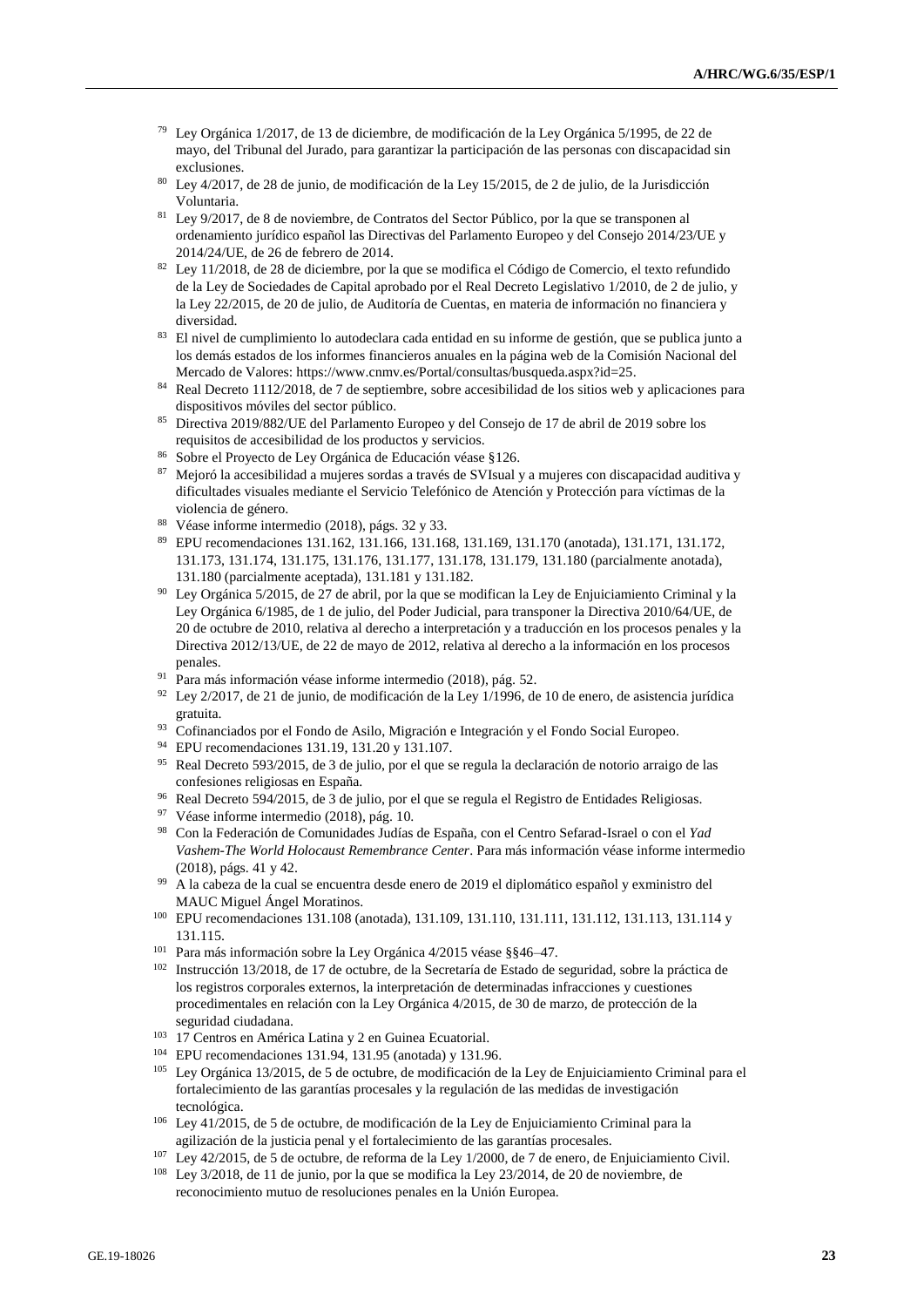- <sup>109</sup> Véase informe intermedio (2018), pág. 34.
- <sup>110</sup> Real Decreto 1109/2015, de 11 de diciembre, por el que se desarrolla la Ley 4/2015, de 27 de abril, del Estatuto de la víctima del delito, y se regulan las Oficinas de Asistencia a las Víctimas del Delito.
- <sup>111</sup> EPU recomendaciones 131.52, 131.53, 131.54, 131.55, 131.56, 131.57, 131.58, 131.59 (parcialmente anotada), 131.59 (parcialmente aceptada), 131.60, 131.61 (parcialmente anotada), 131.61 (parcialmente aceptada), 131.62, 131.63, 131.64 (anotada) y 131.165.
- <sup>112</sup> Directiva 2013/48/UE, de 22 de octubre, sobre el derecho a la asistencia de letrado en los procesos penales.
- <sup>113</sup> Ello permite una más concreta modulación a las circunstancias del caso, que habrán de constar en resolución motivada y sólo si concurren o bien una necesidad urgente de evitar graves consecuencias adversas para la vida, la libertad o la integridad física de una persona o bien una necesidad urgente de una actuación inmediata de las autoridades de instrucción para evitar comprometer de modo grave el proceso penal. Para más información véase informe intermedio (2018), págs.23 y 24.
- <sup>114</sup> Instrucción 4/2018, de la Secretaría de Estado de Seguridad por la que se aprueba la actualización del protocolo de actuación en las áreas de custodia de detenidos de las Fuerzas y Cuerpos de Seguridad del Estado y se deja sin efecto la Instrucción 12/2015.
- <sup>115</sup> Instrucción 1/2017, de la Secretaría de Estado de Seguridad, por la que se actualiza el "Protocolo de Actuación Policial con Menores".
- <sup>116</sup> Instrucción 1/2017, de la Secretaría de Estado de Seguridad, por la que se actualiza el "Protocolo de Actuación Policial con Menores".
- <sup>117</sup> Instrucción 8/2019, de la Secretaría de Estado de Seguridad, por la que se publica la guía de buenas prácticas en el procedimiento de quejas y sugerencias.
- <sup>118</sup> Instrucción 3/2018, de la Secretaría General de Instituciones Penitenciarias, sobre medios coercitivos y el protocolo para la aplicación de sujeción mecánica por motivos regimentales.
- <sup>119</sup> EPU recomendaciones 131.75, 131.87, 131.88, 131.89, 131.90, 131.91, 131.92 y 131.93.
- <sup>120</sup> Véase informe intermedio (2018), pág. 27.
- <sup>121</sup> Directiva 11/36/UE de 5 de abril de 2011, relativa a la prevención de lucha contra la trata de seres humanos y a la protección de las víctimas.
- <sup>122</sup> Ley Orgánica 1/2019, de 20 de febrero, por la que se modifica la Ley Orgánica 10/1995, de 23 de noviembre, del Código Penal, para transponer Directivas de la Unión Europea en los ámbitos financiero y de terrorismo, y abordar cuestiones de índole internacional.
- <sup>123</sup> http://www.interior.gob.es/documents/10180/7146983/Balance\_2017\_Trata.pdf/153296b3-be9b-44be-921d-0b034f772a76.
- <sup>124</sup> http://www.poderjudicial.es/stfls/SALA%20DE%20PRENSA/ DOCUMENTOS%20DE%20INTERES/Guia%20de%20criterios.%20de%20actuaci%C3%B3n%20j udicial%20frente%20a%20la%20trata%20de%20serres%20humanos.pdf.
- <sup>125</sup> Para más información véase informe intermedio (2018), pág. 29.
- <sup>126</sup> Resolución 2331 (2016) sobre trata de personas en conflicto.
- <sup>127</sup> Resolución 71/322 (2017) sobre el fortalecimiento y promoción de medidas efectivas y cooperación internacional sobre donación de órganos y trasplantes para prevenir y combatir el tráfico de personas con fines de extirpación y tráfico de órganos humano.
- <sup>128</sup> EPU recomendaciones 131.97, 131.98, 131.99, 131.100 (anotada), 131.101, 131.102, 131.103 y 131.104.
- $129$  Ley 52/2007, de 26 de diciembre, por la que se reconocen y amplían derechos y se establecen medidas en favor de quienes padecieron persecución o violencia durante la guerra civil y la dictadura.
- <sup>130</sup> EPU recomendaciones 131.17, 131.48, 131.121, 131.122, 131.130, 131.140, 131.141, 131.142, 131.143, 131.144, 131.145, 131.146, 131.147, 131.148, 131.149, 131.150, 131.151 y 131.160.
- <sup>131</sup> Ley 4/2019, de 7 de marzo, de mejora de las condiciones para el desempeño de la docencia y la enseñanza en el ámbito de la educación no universitaria.
- <sup>132</sup> Real Decreto-ley 14/2012, de 20 de abril, de medidas urgentes de racionalización del gasto público en el ámbito educativo.
- <sup>133</sup> Ley Orgánica 2/2006, de 3 de mayo, de Educación.
- <sup>134</sup> Esta asignatura prestará especial atención al conocimiento y respeto de los derechos humanos y de la infancia, a la Constitución española, a la educación para el desarrollo sostenible y la ciudadanía mundial, al respeto de otras culturas, a la igualdad entre hombres y mujeres y al valor del respeto a la diversidad, fomentando el espíritu crítico y la cultura de paz y no violencia.
- <sup>135</sup> Véase informe intermedio (2018), pág. 39.
- <sup>136</sup> Véase informe intermedio (2018), págs. 39 y 40.
- <sup>137</sup> https://www.educacionyfp.gob.es/educacion/mc/cniie/convivencia-escolar/instrumentos/acosoescolar.html.
- <sup>138</sup> Estos Seminarios, a los que asisten representantes de organizaciones de la sociedad civil, abogados, periodistas, estudiantes de posgrado y funcionarios, van por su XIII edición, estando dedicados cada uno de ellos a una temática específica. En 2018 el Seminario se dedicó a los defensores y defensoras